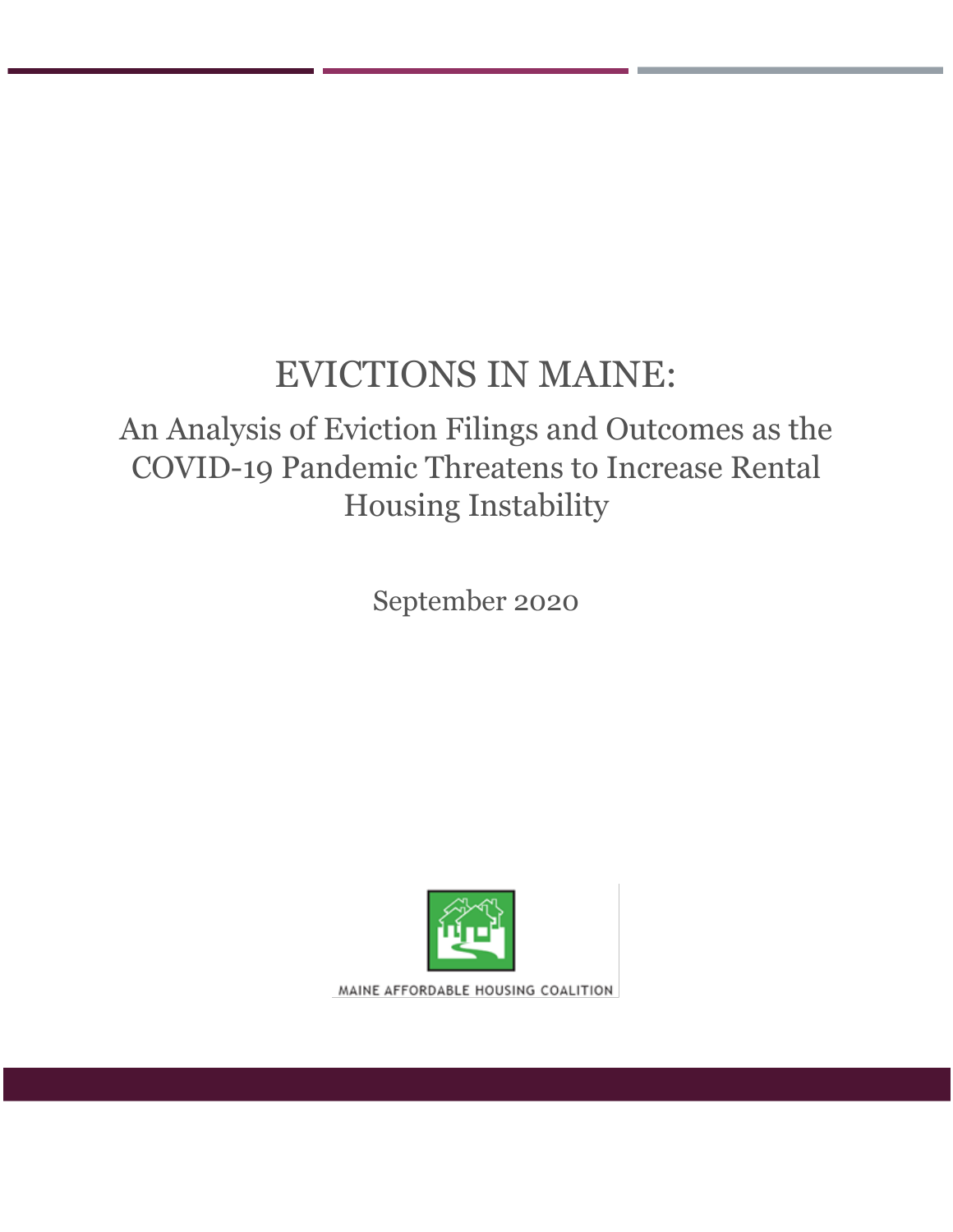## TABLE OF CONTENTS

| <b>INTRODUCTION</b>                                                          | 1  |
|------------------------------------------------------------------------------|----|
| THE IMPACT OF EVICTIONS ON FAMILIES                                          | 3  |
| THE LAUNCH OF MAINE'S EVICTION TRACKING DATABASE & INITIAL FINDINGS          | 5  |
| <b>Number of Eviction Filings</b>                                            | 6  |
| <b>Reason Cited for Eviction Action</b>                                      | 8  |
| Arrearages Claimed in Nonpayment Cases                                       | 9  |
| <b>Eviction Case Outcomes</b>                                                | 10 |
| Legal Representation & Its Impact                                            | 11 |
| <b>CHALLENGES WITH EVICTION DATA</b>                                         | 13 |
| WHERE WE GO FROM HERE                                                        | 16 |
| <b>APPENDICES</b>                                                            | 17 |
| APPENDIX A. AN OVERVIEW OF THE EVICTION PROCESS IN MAINE                     | 18 |
| APPENDIX B. DATA POINTS COLLECTED IN EVICTION TRACKING DATABASE              | 21 |
| APPENDIX C. SUMMARY OF COVID-RELATED EVICTION PROTECTION ACTIONS             | 22 |
| APPENDIX D. SUMMARY OF AUGUST 2020 INTERVIEWS WITH AT-RISK RENTER HOUSEHOLDS | 24 |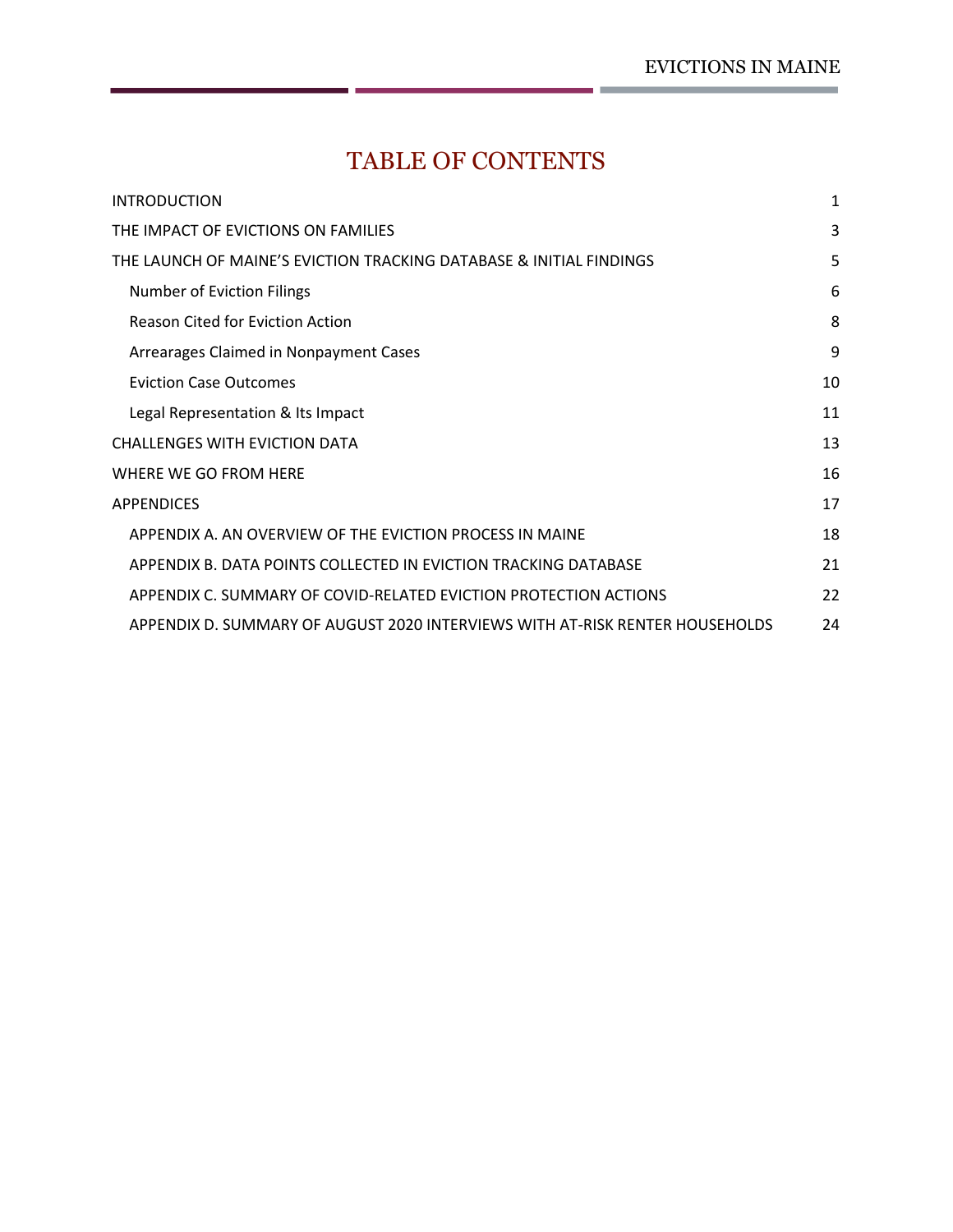## INTRODUCTION

<span id="page-2-0"></span>The impact of the COVID-19 pandemic has strongly reinforced that *home matters*, perhaps more than ever. While the safety, quality, affordability, and location of our housing has long been understood as one of the strongest predictors of individual and family outcomes, the pandemic has magnified its importance to public health. The ability to safely distance from others, shelter in place, and quarantine at home following an exposure are key elements of efforts to control the community spread of COVID-19.

Unfortunately, due to the economic toll of the pandemic and the widespread job and wage loss among renters, many households are struggling to keep up with their rent obligations and are at a heightened risk of eviction. Any increase in evictions would likely have the effect of deepening the public health and economic crises that Maine is currently experiencing. In the current economic environment, lasting eviction prevention is largely dependent on whether adequate rental assistance resources and/or income supports are made available to low- and moderateincome people as we head into the fall and winter months.

The U.S. Centers for Disease Control and Prevention issued a nationwide eviction moratorium in early September that suspends new and in-process evictions for nonpayment of rent due to COVID-related income loss. However, tenants are still obligated to pay their rent, and without additional rental assistance from Congress to help cover their mounting rental debt, many renter households are likely to face eviction as soon as the moratorium is lifted.

To determine the extent of the eviction crisis in Maine and inform policymakers of its implications, the Maine Affordable Housing Coalition (MAHC) has launched an eviction tracking database (ETD). Currently, the ETD includes data on eviction actions in 13 district courts<sup>1</sup> covering six of Maine's 16 counties: Androscoggin, Cumberland, Kennebec, Penobscot, Sagadahoc and York. 73% of Maine's renter households live in these six counties, and 79% of all eviction complaints in Maine between 2015-2019 were filed there. Resource limitations and geographic challenges prevent us from being able to gather eviction filing details from each of Maine's 29 district courts.

The information presented in this report was gathered through comprehensive analysis of eviction actions filed at the district courts within the six counties referenced above, between January 1 and June 30, 2020. Going forward, MAHC will maintain the ETD for cases filed at eight district courts<sup>2</sup> - which account for nearly three-quarters of Maine's overall eviction caseload in recent years - with the hopes that the state will eventually have the capacity to provide this information to the public on its own.

Prior to the launch of the ETD, Maine lacked accessible details about the thousands of eviction cases filed across the state each year. While some states have the technological capacity to electronically track key eviction data on a weekly or monthly basis, Maine's system is entirely paper-based and requires interested parties to conduct in-person file review at each of the state's

<sup>1</sup> Lewiston, Portland, Bangor, Biddeford, Augusta, Waterville, Springvale, West Bath, Bridgton, Newport, York, and Lincoln/Millinocket (these district courts are where all evictions in Androscoggin, Cumberland, Kennebec, Penobscot, Sagadahoc and York Counties must be filed).

<sup>2</sup> Lewiston, Portland, Bangor, Biddeford, Augusta, Waterville, Springvale, and West Bath.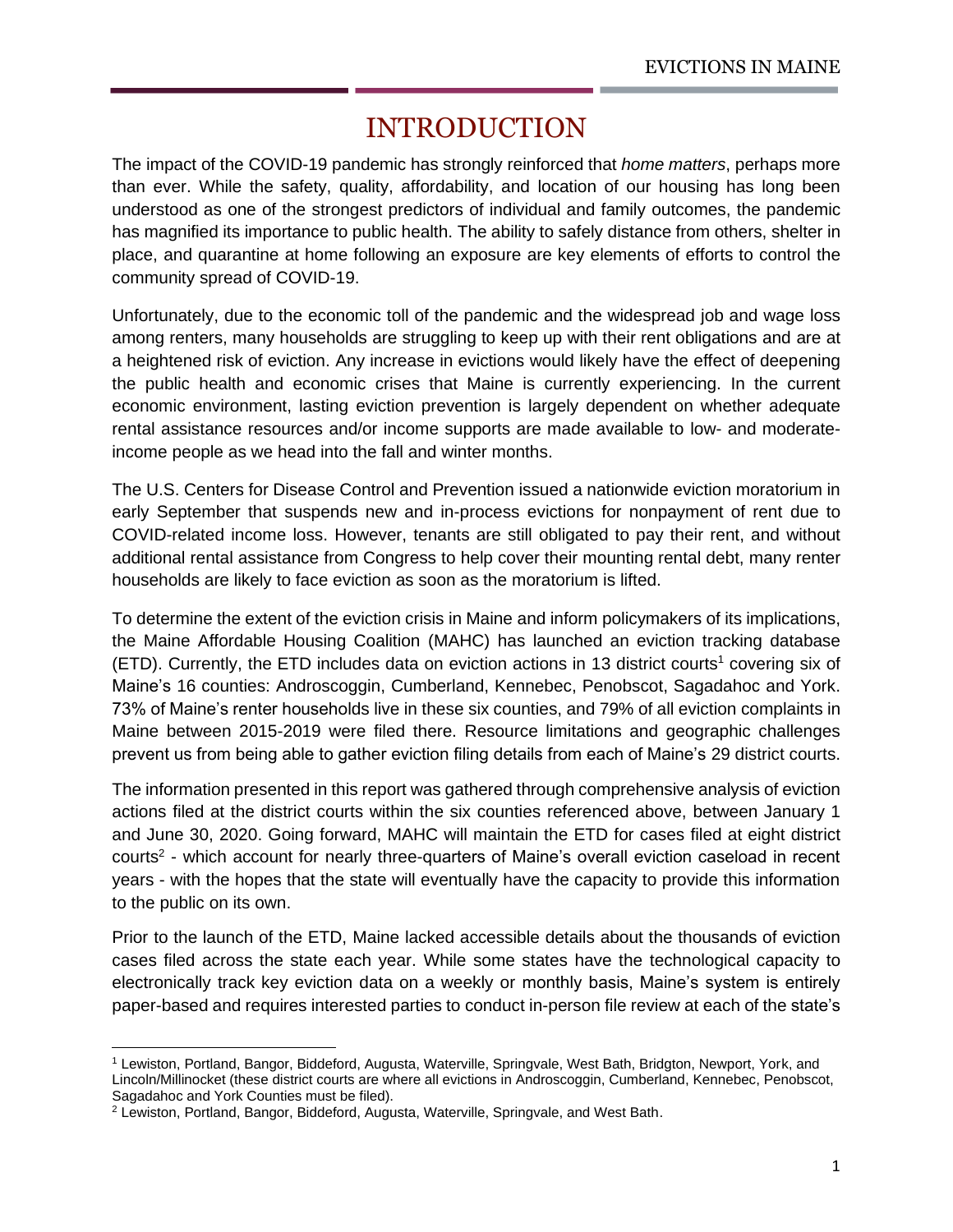29 district courts in order to ferret out the number of eviction cases filed, the reason for those filings, outcomes, and other key data points. The state's inability to regularly track such information (properly de-identified to avoid its use as a screening mechanism to restrict renter households' access to their next home) creates a "blind spot" for policymakers, agencies, and advocates, and hinders efforts to prevent evictions whenever possible.

This report provides a comprehensive analysis of eviction prevalence and outcomes between January 1 and June 30, 2020, as well as an overview of Maine's eviction process and its impact on Maine families. It is our hope that this information will allow policymakers and the public to put forthcoming eviction activity into greater context and make it easier to formulate data-driven policy responses.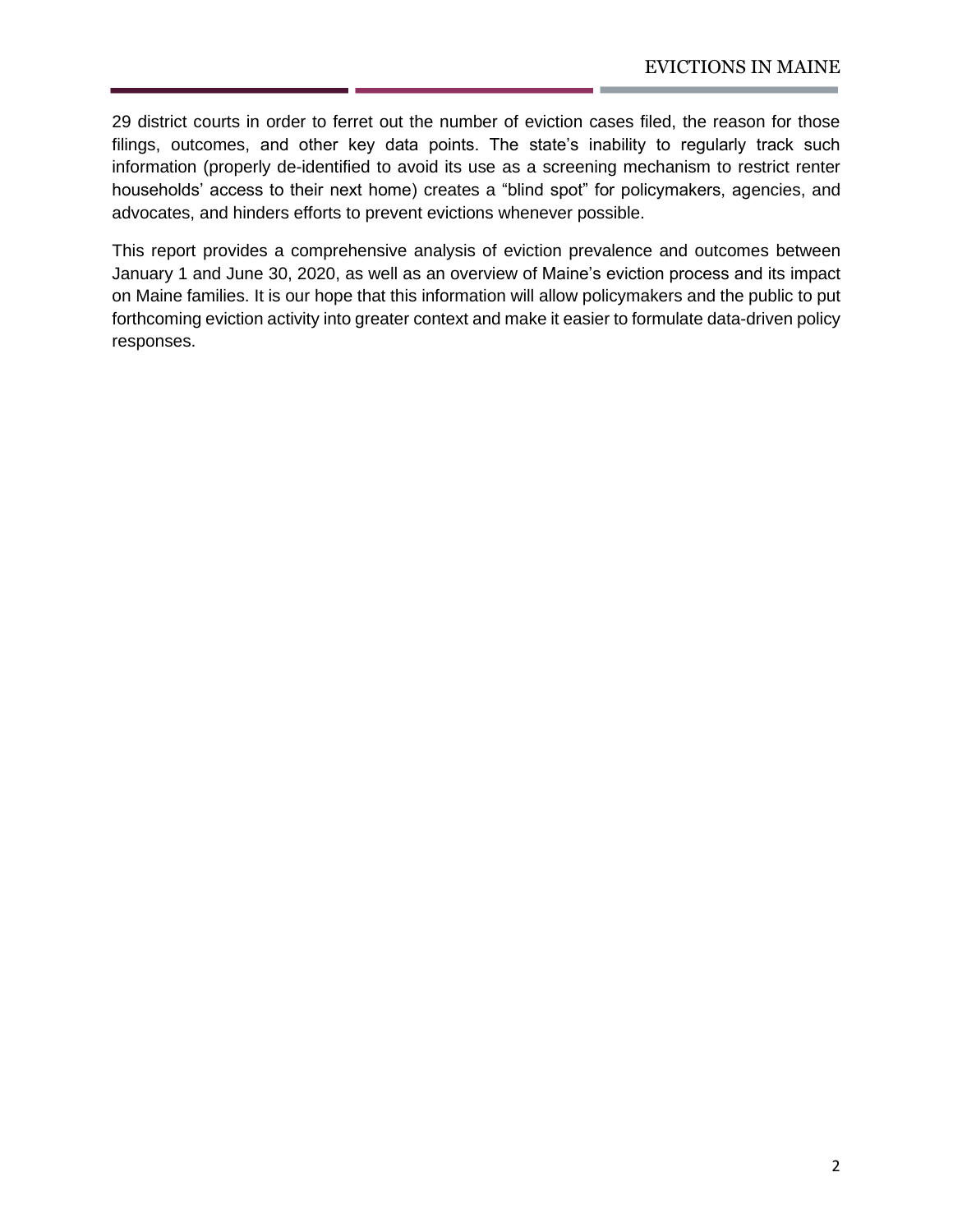## THE IMPACT OF EVICTIONS ON FAMILIES

<span id="page-4-0"></span>Housing displacement is often a highly traumatic, highly consequential event, especially for low income families. The Eviction Lab at Princeton University—a leading team of researchers, students, and website architects working to highlight the prevalence, causes, and consequences of evictions nationwide—describes the fallout of eviction in this way:

*"Eviction causes a family to lose their home. They often are also expelled from their community and their children have to switch schools. Families regularly lose their possessions, too, which are piled on the sidewalk or placed in storage, only to be reclaimed after paying a fee. A legal eviction comes with a court record, which can prevent families from relocating to decent housing in a safe neighborhood, because many landlords screen for recent evictions. Studies also show that eviction causes job loss, as the stressful and drawn-out process of being forcibly expelled from a home causes people to make mistakes at work and lose their job. Eviction also has been shown to affect people's mental health: one study found that mothers who experienced eviction reported higher rates of depression two years after their move. The evidence strongly indicates that eviction is not just a condition of poverty, it is a cause of it."*

Prior to the pandemic, between 2015-2019, an average of 5,801 evictions were filed annually in Maine. Today, job and income loss due to COVID-19 threatens to exacerbate both the prevalence and negative impacts of eviction. As of July, unemployment rates in Maine remain very high, ranging between 8.7 to 10 percent. $3$  The loss of earned income, especially among low and moderate income renters, coupled with the cessation of federal enhanced unemployment benefits, places renters at heightened risk of eviction.

In addition to the increased risk of housing displacement, eviction curtails efforts to control the spread of COVID-19 and protect the public health. Without a safe and secure home, it is much harder to socially distance from others, let alone quarantine if necessary. Families who are evicted are often forced to double up with others in overcrowded housing conditions or move to a homeless shelter. Such living arrangements have been shown to increase the contraction and spread of COVID-19.

In addition to its public health ramifications, eviction often causes enormous personal trauma with significant repercussions to economic and personal well-being. Eviction increases depression, suicide, and anxiety<sup>4</sup>. It creates barriers to employment and social services<sup>5</sup>. For children, it results in emotional and educational decline<sup>6</sup>. As the Center on Budget and Policy Priorities explains, the eviction process is costly for tenants and landlords alike:

<sup>3</sup> Metropolitan Statistical Areas included in unemployment rate in Maine are Bangor, Lewiston-Auburn, Portland-South Portland. U.S. Bureau of Labor Statistics, New England – Labor Force Statistics (July 2020), https://www.bls.gov/regions/new-england/data/xg-tables/ro1xg02.htm.

<sup>4</sup> Matthew Desmond & Rachel Tolbert Kimbro, *Eviction's Fallout: Housing, Hardship, and Health*, 94 Soc. Forces 295, 316-19 (2015); Yerko Rojas & Sten-Åke Stenberg, *Evictions and Suicide: A Follow-Up Study Of Almost 22 000 Swedish Households In The Wake Of The Global Financial Crisis*, 70 J. of Epidemiology & Comm. Health 409 (2016). <sup>5</sup> Matthew Desmond & Carl Gershenson, *Housing and Employment Insecurity Among the Working Poor*, 63 Soc. Prob. 46, 46 (2016).

<sup>6</sup> *See* Matthew Desmond, *Unaffordable America: Poverty, Housing, and Eviction*, U. Of Wis.: Inst. For Res. On Poverty (Mar. 2015)[, https://www.irp.wisc.edu/publications/fastfocus/pdfs/](https://www.irp.wisc.edu/publications/fastfocus/pdfs/) FF22-2015.pdf.; Thomas Kottke et al.,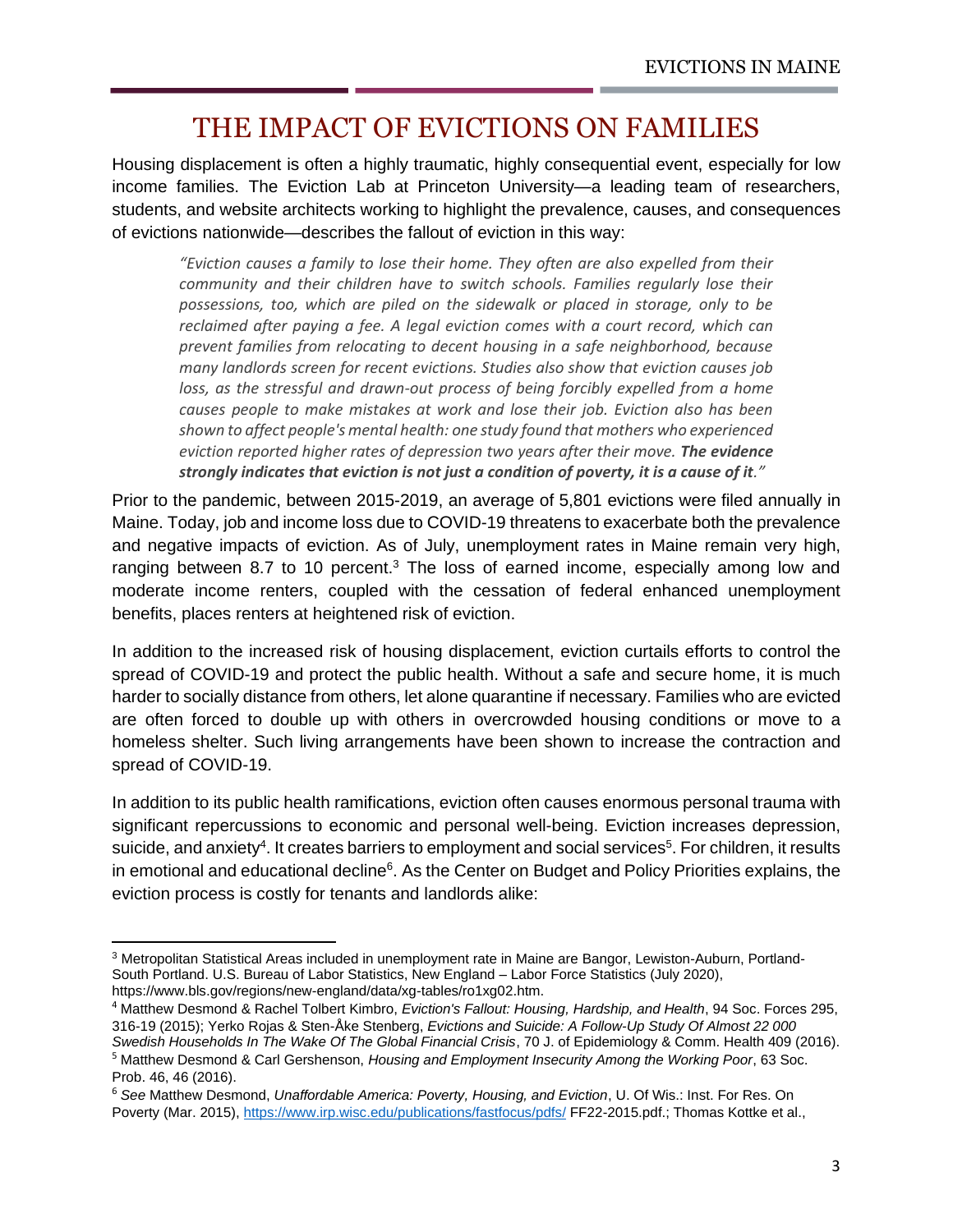*"When evicted, renters must bear the cost of moving or replacing their possessions in addition to the hurdle of paying a deposit for a new rental unit. Workers who are evicted may miss work to attend hearings or move, pay more in commuting costs from their new home, or lose their job entirely. Landlords and tenants both often have to pay court fees, and most landlords also incur attorney fees. Landlords may also lose rental income while waiting for a new tenant to move in."*

Finally, an eviction judgment will appear on a tenant's credit report for up to seven years, damage their credit score, and make it harder for them to secure a safe home in the future. Many housing providers screen prospective tenants out of the application process based on the appearance in records of even just an eviction *filing*, regardless of the case outcome. This is one of the reasons that eviction causes long-term housing insecurity and almost always results in a downward move to under-resourced neighborhoods and poor housing conditions.

Given the widespread concern that unemployment may remain high well into 2021, the increased risk of large-scale evictions that could accompany such a long-term loss of earned income, and the severe impacts that such an outcome would have on renters, landlords, communities, and public health alike, it is critical that policymakers have the information they need to limit the threat that evictions could pose to Maine people in the challenging months ahead. The data below, and to be provided going forward, is intended to serve that purpose.

*Access to Affordable Housing Promotes Health and Well-Being and Reduces Hospital Visits*, 22 Permanent J. 1, 2–3 (2017); *see also* Stephen Gaetz et al., *Youth Homelessness and Housing Stability: What Outcomes Should We Be Looking For*?, 32 Healthcare Mgmt. F. 73 (2019).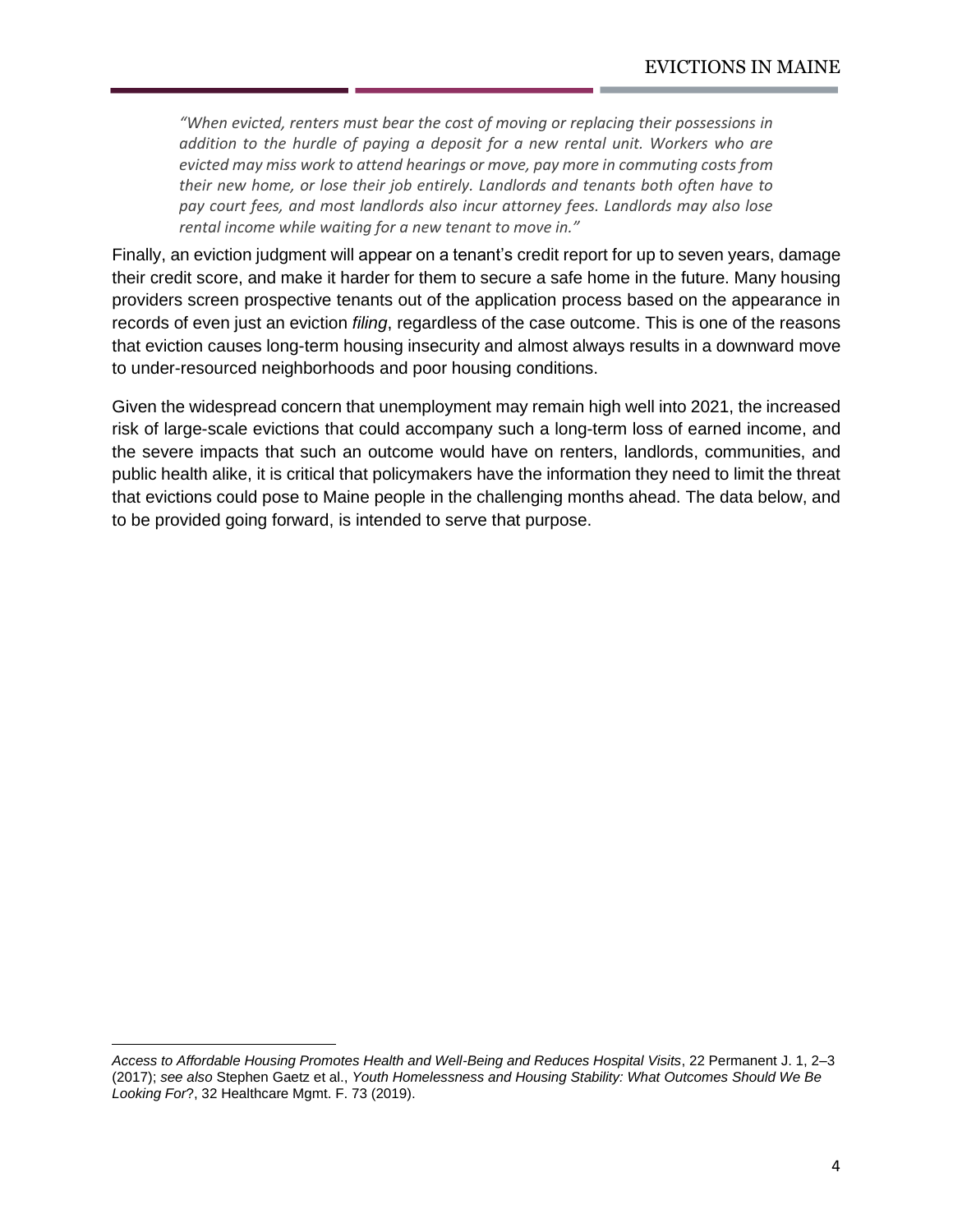## <span id="page-6-0"></span>THE LAUNCH OF MAINE'S EVICTION TRACKING DATABASE & INITIAL FINDINGS

Eviction cases in Maine are adjudicated in 29 district courthouses located throughout the state's 16 counties. As shown in Table 1 below, however, nearly 75% of forcible entry and detainer (FED), or eviction, actions in the past five years were filed in just five of those counties: Cumberland, Androscoggin, Penobscot, York and Kennebec. While FED filings also include commercial evictions and evictions of personal property, the vast majority are for residential evictions.

| County        | <b>FY15</b> | <b>FY16</b> | <b>FY17</b> | <b>FY18</b> | <b>FY19</b> | 5-Year Total | <b>Yearly Average</b> |
|---------------|-------------|-------------|-------------|-------------|-------------|--------------|-----------------------|
| Cumberland    | 1,024       | 968         | 889         | 947         | 834         | 4,662        | 932                   |
| Androscoggin  | 969         | 962         | 950         | 877         | 850         | 4,608        | 922                   |
| Penobscot     | 974         | 896         | 907         | 909         | 800         | 4,486        | 897                   |
| York          | 975         | 779         | 754         | 848         | 753         | 4,109        | 822                   |
| Kennebec      | 751         | 777         | 765         | 743         | 735         | 3,771        | 754                   |
| Aroostook     | 248         | 259         | 271         | 291         | 297         | 1,366        | 273                   |
| Sagadahoc     | 277         | 243         | 237         | 257         | 224         | 1,238        | 248                   |
| Somerset      | 207         | 201         | 213         | 197         | 219         | 1,037        | 207                   |
| Oxford        | 179         | 179         | 181         | 184         | 173         | 896          | 179                   |
| Knox          | 136         | 119         | 140         | 101         | 90          | 586          | 117                   |
| Hancock       | 96          | 132         | 116         | 138         | 93          | 575          | 115                   |
| Waldo         | 104         | 80          | 126         | 103         | 76          | 489          | 98                    |
| Lincoln       | 79          | 83          | 58          | 60          | 67          | 347          | 69                    |
| Franklin      | 69          | 55          | 66          | 67          | 59          | 316          | 63                    |
| Washington    | 60          | 70          | 67          | 57          | 59          | 313          | 63                    |
| Piscataquis   | 38          | 33          | 41          | 46          | 47          | 205          | 41                    |
| <b>Totals</b> | 6,186       | 5,836       | 5,781       | 5,825       | 5,376       | 29,004       | 5,801                 |

**Table 1: FED Filings in Maine, FFY 2015-19, by County**

*Source: MAHC compilation of Maine Justice Information System data*

Researchers often consider the prevalence of evictions by examining the *eviction filing rate*, which is the number of evictions filed per 100 renter homes in an area. An eviction filing rate of 6% means that 6 of every 100 renter households faced eviction in the selected area for the selected time frame. Table 2 below shows the annual eviction filing rate for Maine's 16 counties, based on the average number of filings over the 5-year period from 2015-2019.

**Table 2: Eviction Filing Rate in Maine, FFY 2015-19, by County** 

| County          | Avg. Annual FED Filings | <b>Total Renter Households</b> | <b>Eviction Filing Rate</b> |
|-----------------|-------------------------|--------------------------------|-----------------------------|
| Sagadahoc       | 248                     | 3,846                          | 6.4%                        |
| Androscoggin    | 922                     | 16,219                         | 5.7%                        |
| Kennebec        | 754                     | 15,099                         | 5.0%                        |
| Penobscot       | 897                     | 18,657                         | 4.8%                        |
| Oxford          | 179                     | 4,057                          | 4.4%                        |
| Somerset        | 207                     | 5,215                          | 4.0%                        |
| York            | 822                     | 21,799                         | 3.8%                        |
| Aroostook       | 273                     | 8,382                          | 3.3%                        |
| Knox            | 117                     | 3,967                          | 3.0%                        |
| Waldo           | 98                      | 3,484                          | 2.8%                        |
| <b>Franklin</b> | 63                      | 2,461                          | 2.6%                        |
| Cumberland      | 932                     | 37,422                         | 2.5%                        |
| Piscataguis     | 41                      | 1,796                          | 2.3%                        |
| Lincoln         | 69                      | 3,372                          | 2.1%                        |
| Hancock         | 115                     | 5,806                          | 2.0%                        |
| Washington      | 63                      | 3,254                          | 1.9%                        |

*Sources: MAHC compilation of Maine Justice Information System data, 2018 ACS 5-Year Estimates*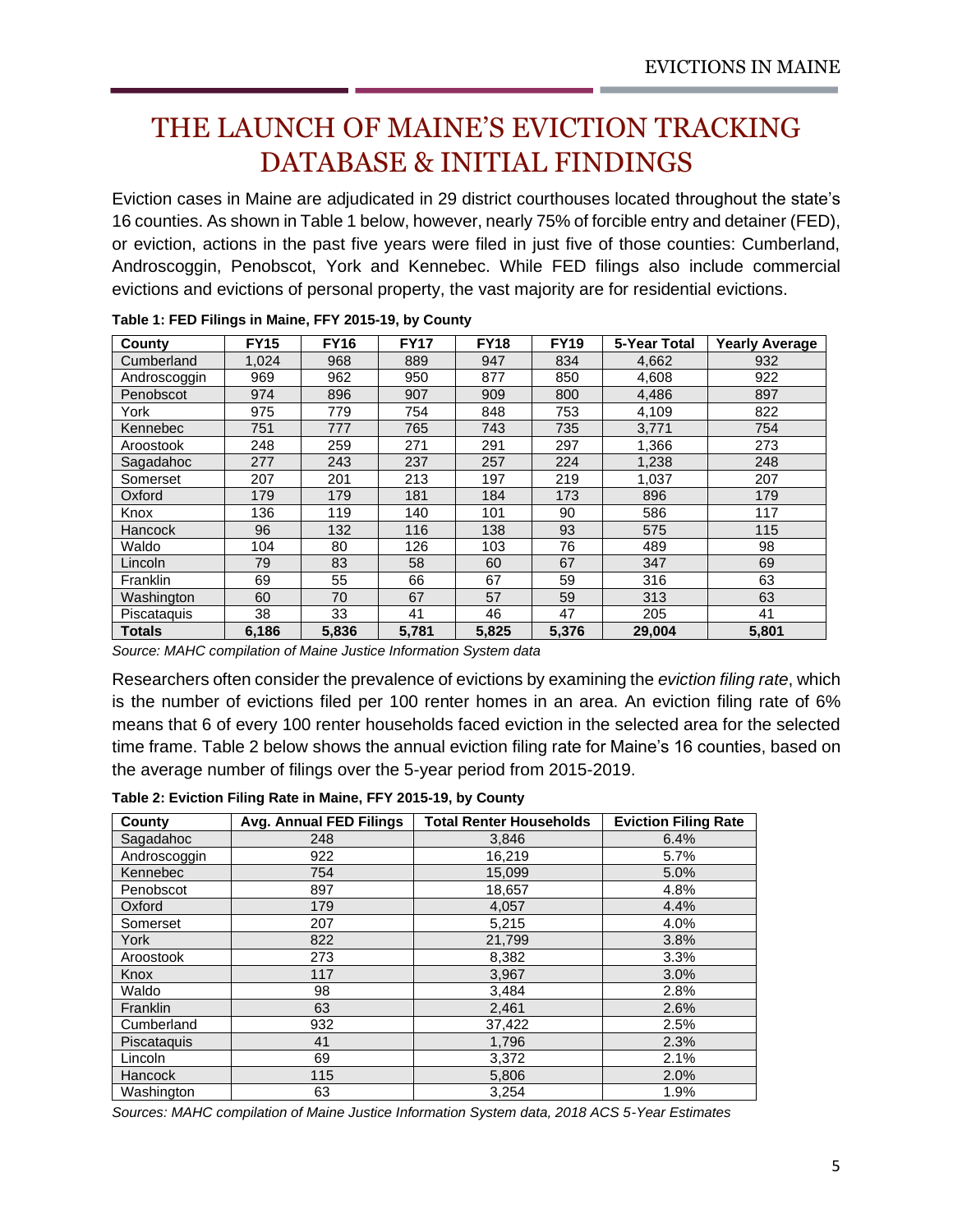In addition to compiling data from the Maine Justice Information System shown above, MAHC has comprehensively reviewed over 900 eviction cases filed in six counties (Androscoggin, Cumberland, Kennebec, Penobscot, Sagadahoc and York) between January 1 and June 30, 2020. The analysis below covers five key data points from these eviction actions: number of cases filed, reason cited for the eviction filing, arrearages claimed in nonpayment cases, outcomes of cases for which a final judgment has been rendered, and the legal representation of landlords and tenants. Understanding the way that the eviction process plays out in Maine, as outlined in Appendix A, provides useful context for how this data was collected. For a complete list of data points that MAHC collected on these cases, including a description of where each data point was found in the eviction files, see Appendix B. While the data below is sometimes presented in aggregate, it is often broken down by county in order to reflect geographic differences in evictionrelated activity across the state.

### <span id="page-7-0"></span>Number of Eviction Filings

Filings in each county must be made in one of the specific courthouses listed below.<sup>7</sup> In Table 3, "N" represents the total number of eviction complaints filed at each courthouse between January 1 and June 30, 2020.

| County       | <b>Maine District Courthouses</b>      |  |  |  |  |
|--------------|----------------------------------------|--|--|--|--|
| Androscoggin | Lewiston District Court ( $N = 146$ )  |  |  |  |  |
| Cumberland   | Bridgton District Court ( $N = 21$ )   |  |  |  |  |
|              | Portland District Court ( $N = 195$ )  |  |  |  |  |
| Kennebec     | Augusta District Court ( $N = 103$ )   |  |  |  |  |
|              | Waterville District Court ( $N = 87$ ) |  |  |  |  |
|              | Bangor District Court ( $N = 120$ )    |  |  |  |  |
| Penobscot    | Lincoln District Court ( $N = 11$ )    |  |  |  |  |
|              | Millinocket District Court ( $N = 4$ ) |  |  |  |  |
|              | Newport District Court ( $N = 23$ )    |  |  |  |  |
| Sagadahoc    | West Bath District Court ( $N = 29$ )  |  |  |  |  |
|              | Biddeford District Court ( $N = 90$ )  |  |  |  |  |
| York         | Springvale District Court ( $N = 73$ ) |  |  |  |  |
|              | York District Court ( $N = 4$ )        |  |  |  |  |

|  |  |  | Table 3. Number of Eviction Filings by County & District Courthouse, January 1 - June 30, 2020 |
|--|--|--|------------------------------------------------------------------------------------------------|
|  |  |  |                                                                                                |
|  |  |  |                                                                                                |

Tables 4 and 5 below show the number of eviction filings in the subject counties, broken out into two different time periods: January 1 to March 15, 2020, (prior to the shutdown of Maine's court system due to the COVID-19 pandemic) and March 16 to June 30, 2020 (during which time the court shutdown was in effect<sup>8</sup>).

 $7$  For more detailed jurisdictional information about each courthouse by municipality, see [https://www.courts.maine.gov/maine\\_courts/findacourt/court\\_by\\_town.shtml](https://www.courts.maine.gov/maine_courts/findacourt/court_by_town.shtml)

<sup>&</sup>lt;sup>8</sup> By order of the Maine Supreme Judicial Court, eviction cases filed on or after March 15<sup>th</sup> were only permitted to proceed to a hearing if they involved "urgent and compelling reasons." That limitation lifted on August 3, 2020.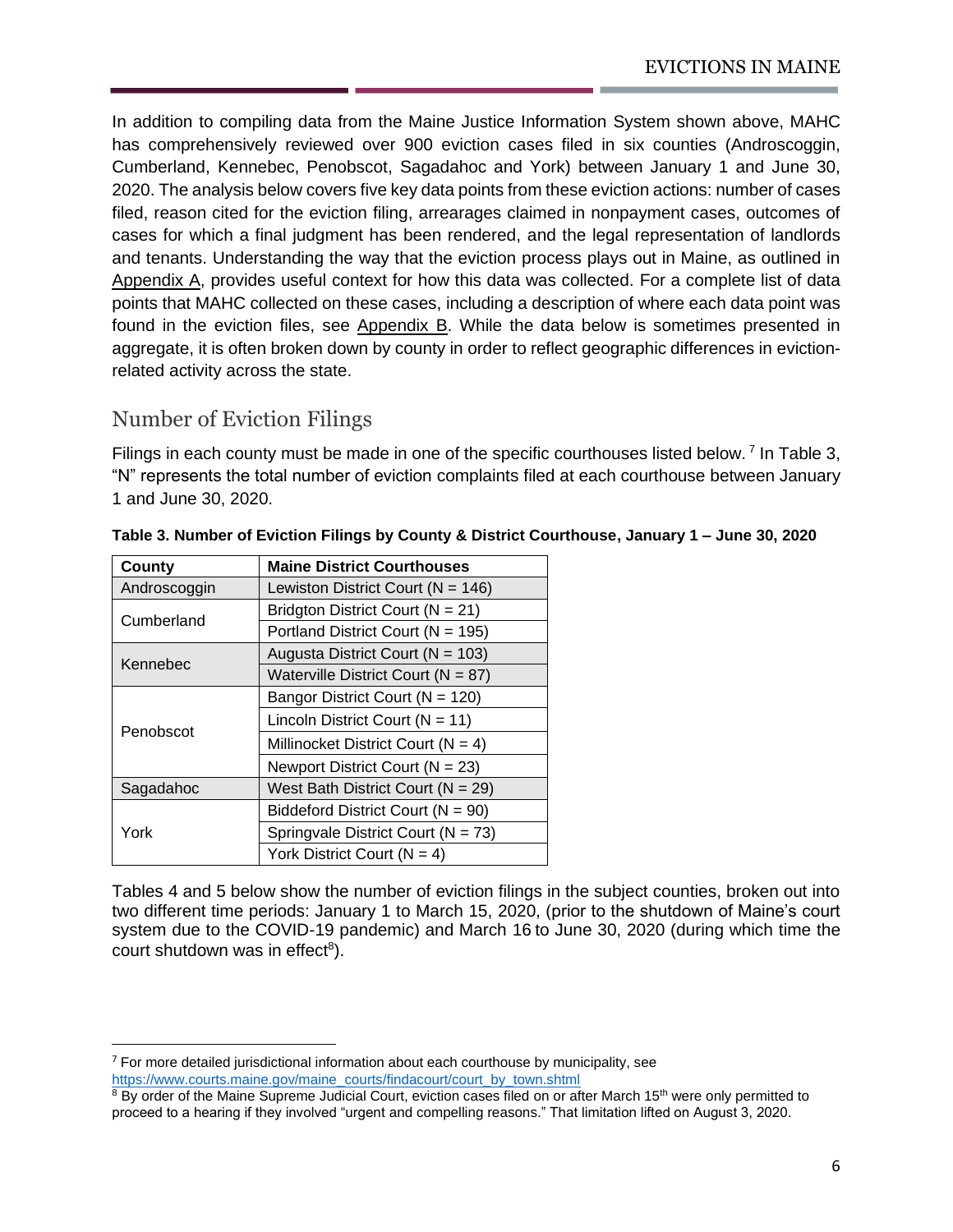| County       | Jan | Feb | Mar 1-15 | Total |
|--------------|-----|-----|----------|-------|
| Androscoggin | 50  | 62  | 31       | 143   |
| Cumberland   | 66  | 60  | 46       | 172   |
| Kennebec     | 70  | 61  | 25       | 156   |
| Penobscot    | 71  | 56  | 18       | 145   |
| Sagadahoc    | 16  | 7   | 5        | 28    |
| York         | 50  | 46  | 42       | 138   |
| Total        | 323 | 292 | 167      | 782   |

**Table 4. Number of Eviction Filings, January 1 through March 15, 2020**

#### **Table 5. Number of Eviction Filings, March 16 through June 30, 2020**

| <b>County</b> | Mar 16-31 | Apr            | <b>May</b> | Jun | Total |
|---------------|-----------|----------------|------------|-----|-------|
| Androscoggin  |           |                | 2          | O   | 3     |
| Cumberland    |           | 4              | 25         | 14  | 44    |
| Kennebec      | 8         | 15             |            |     | 34    |
| Penobscot     | 3         | $\mathfrak{p}$ |            |     | 13    |
| Sagadahoc     |           |                |            |     |       |
| York          | 6         | 3              | 12         | 8   | 29    |
| <b>Total</b>  | 18        | 25             | 47         | 34  | 124   |

As shown in Figure 1 below, the average number of eviction filings per month was slightly lower for the January 1 to March 15, 2020, time frame than the monthly average of FED filings in 2019. There are at least two data-related issues that may have contributed to this difference: first, evictions across the country tend to increase in the summer months, which means the average number of eviction filings from January to March 2019 was likely slightly lower than the monthly average for the full 2019 year. Second, the 2019 data published by the Maine Judicial Branch counts all FED filings, which include commercial evictions and evictions of personal property in addition to residential evictions. MAHC's data for 2020 counts residential eviction filings only.



**Figure 1: Average Number of Monthly Eviction Filings, by County, 2019-2020**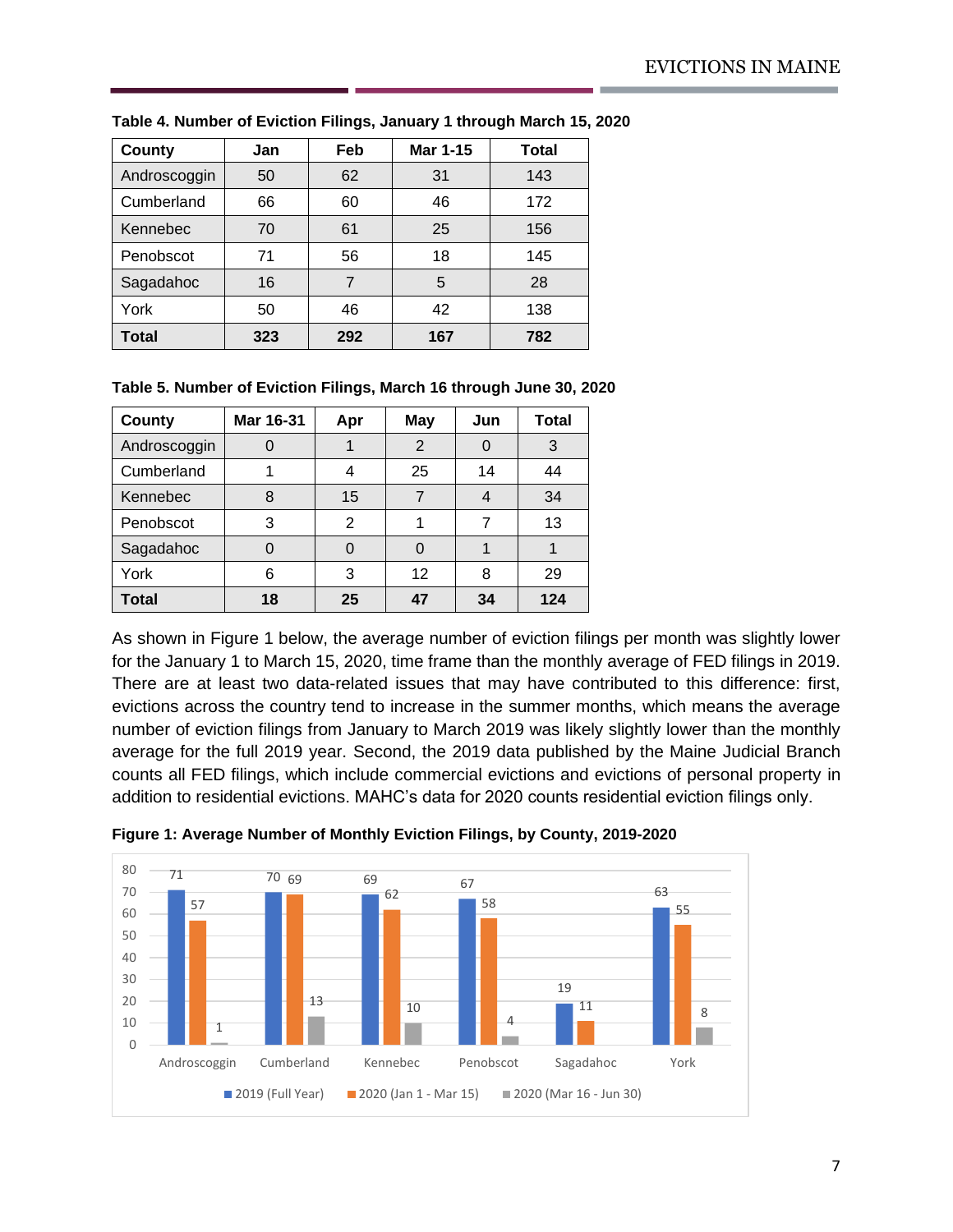Between March 16 and June 30, 2020, as shown in Table 5 above, the number of eviction filings dropped dramatically. This reduction likely occurred because: (1) the state court system barred all but the most urgent eviction cases from proceeding to a hearing; (2) federal and state eviction moratoriums were enacted to protect certain renters; and (3) federal and state programs (including stimulus checks, enhanced unemployment benefits and rental assistance resources) were created to help low and moderate income households navigate the pandemic. For a more detailed explanation of the COVID-19 policies and programs affecting eviction filings after March 15<sup>th</sup>, see Appendix C.

While it appears that eviction filings in some counties dropped more drastically than others after March 15, 2020, this is likely due to challenges at specific courthouses with accessing cases in which a final judgment had not yet been rendered. This challenge was especially pronounced at the Lewiston and Augusta courthouses. MAHC will update these filing numbers in the months ahead, as individual courthouse systems permit.

### <span id="page-9-0"></span>Reason Cited for Eviction Action

MAHC utilized the complaints and notices to quit included in the court files to discern the reasons that landlords filed for eviction. Those reasons were then categorized, as follows:

- "For Cause Nonpayment": Alleged nonpayment of rent was the sole stated cause of the eviction filing.
- "For Cause Other": Allegations of damage to the apartment, causing a nuisance to other tenants or neighbors, allowing unauthorized occupants to live in the unit, or committing some other material breach of the lease (cases that cited a combination of nonpayment and one of these other "for cause" allegations were counted in this category only).
- "No Fault": Tenant at will (i.e., a tenant who rents a unit without a lease agreement) received a 30-day Notice to Quit, or a landlord sent a notice to the tenant that the lease was not being renewed without fault on the tenant's part, and the tenant failed to timely vacate the unit.
- "Not Indicated" Complaints and/or notices to quit that were written in such a way that it was not possible to discern the reason for the eviction filing.

As shown in Table 6 below, of the 782 eviction cases filed prior to the court system's COVID-19 shutdown and which stated a reason for the action, nearly three-quarters were for allegations of nonpayment of rent. "For Cause-Other" evictions accounted for 14%, while 8% were "No Fault."

| County         | (N) | For Cause -<br>Nonpayment | For Cause -<br>Other | <b>No Fault</b> | <b>Reason Not</b><br><b>Indicated</b> |
|----------------|-----|---------------------------|----------------------|-----------------|---------------------------------------|
| Androscoggin   | 143 | 78%                       | 11%                  | 7%              | 4%                                    |
| Cumberland     | 172 | 74%                       | 17%                  | 8%              | 0%                                    |
| Kennebec       | 156 | 76%                       | 18%                  | 6%              | $0\%$                                 |
| Penobscot      | 145 | 58%                       | 12%                  | 3%              | 27%                                   |
| Sagadahoc      | 28  | 86%                       | 11%                  | 4%              | $0\%$                                 |
| York           | 138 | 73%                       | 12%                  | 15%             | 0%                                    |
| <b>Overall</b> | 782 | 73%                       | 14%                  | 8%              | 6%                                    |

**Table 6. Reason for Eviction Action, January 1 through March 15, 2020**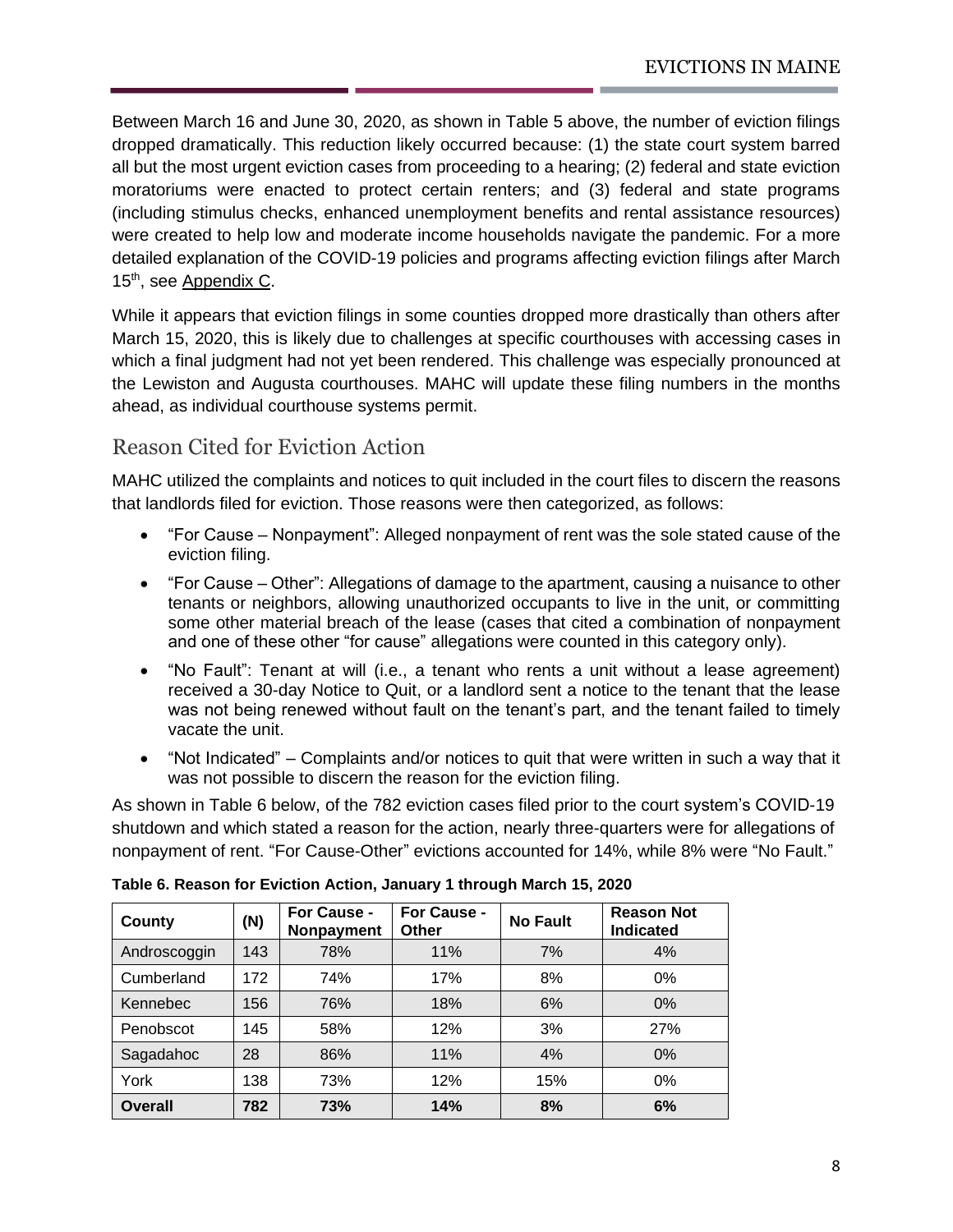Figure 2 below provides a look at the shift in why landlords filed eviction actions prior to and after the COVID-19 shutdown. There was a significant drop in the percentage of cases that were filed for nonpayment and a rise in the percentage of cases categorized as "for cause-other." This shift is likely explained by the Maine court system's decision in March to stop scheduling eviction hearings except for cases in which a landlord showed "urgent and compelling reasons" that the case should proceed. The postponement of hearings for more typical eviction cases – including nonpayment of rent - served to limit such filings.





### <span id="page-10-0"></span>Arrearages Claimed in Nonpayment Cases

Of the 623 evictions that were discernably filed for nonpayment of rent in the first half of this year, MAHC was able to identify information on the arrearages sought by the landlord in 553, or 89%, of such cases. Of those 553 cases, it was possible to discern both the dollar amount of past due rent and the number of months the tenant was behind for 320 cases, while it was possible to identify only the dollar amount owed in 195 cases and only the number of months behind in 38 cases.

Figure 3 shows the median rent arrearage sought by landlords in nonpayment cases, while Figure 4 shows the distribution of how many months behind tenants were when these eviction cases were filed. In the vast majority of cases, tenants were behind on their rent by two months or less and owed between \$1,000-\$1,500 when the eviction complaint was filed.



**Figures 3 and 4. Rent Arrearage, Months Behind Claimed by Landlords in Nonpayment Cases**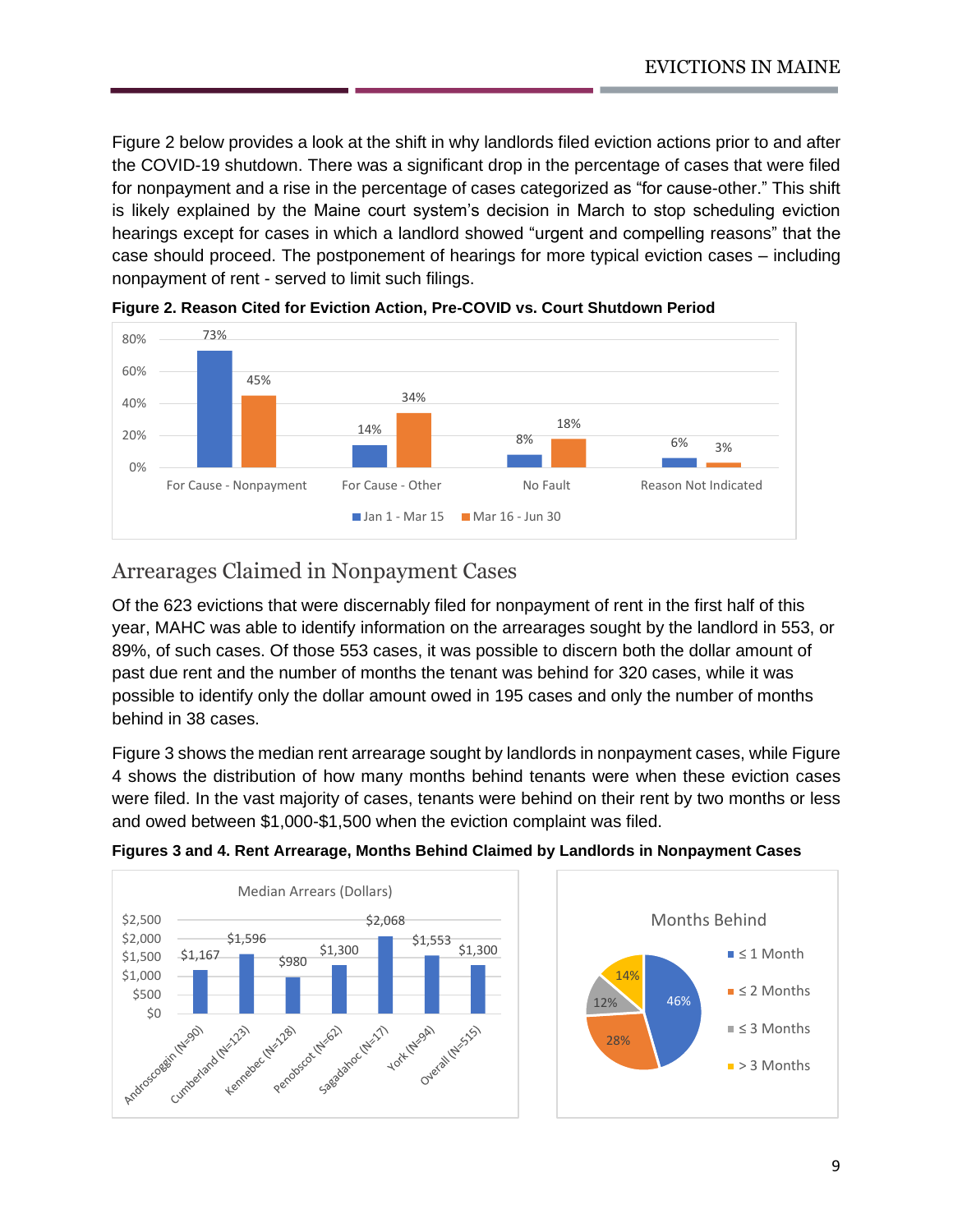### <span id="page-11-0"></span>Eviction Case Outcomes

Of the 906 cases in MAHC's ETD, a final judgment had been rendered in 739. Outcomes in those cases have been categorized as follows:

- "For Landlord by Default" Judgment for possession granted to landlord because tenant failed to appear at the hearing.
- "For Landlord by Agreement" Judgment for possession granted to landlord that is not contested by tenant or that is pursuant to an agreement such as a payment plan, an agreed upon move-out date, or similar provisions.
- "For Landlord After Hearing" Judgment for possession granted to landlord after a judge heard testimony and evidence from both parties.
- "For Tenant After Hearing" Judgment for tenant after a judge heard testimony and evidence from both parties.
- "Case Dismissed" No judgment. This typically occurs when the tenant has moved out or has cured the arrearages owed prior to the hearing date. It also sometimes occurs when a tenant complies with an agreement, and the landlord or tenant then moves to vacate an earlier judgment and dismiss the case.

Table 7 below shows county-by-county outcomes for the 739 cases filed this year which were adjudicated by June 30, 2020. Cases are most typically adjudicated in one of three ways: (1) the tenant fails to appear at the hearing, resulting in a default judgment for the landlord; (2) the landlord and tenant enter into some form of agreement that includes a judgment of possession for the landlord; or (3) the case is dismissed.

| County       | <b>For Landlord</b><br>(by Default) | <b>For Landlord</b><br>(by Agreement) | <b>For Landlord</b><br>(After Hearing) | Case<br><b>Dismissed</b> | <b>For Tenant</b><br>(After Hearing) | <b>Total</b> |
|--------------|-------------------------------------|---------------------------------------|----------------------------------------|--------------------------|--------------------------------------|--------------|
| Androscoggin | 45                                  | 69                                    | Ő                                      | 29                       |                                      | 143          |
| Cumberland   | 28                                  | 48                                    | 3                                      | 62                       |                                      | 141          |
| Kennebec     | 54                                  | 58                                    | 9                                      | 49                       | 2                                    | 172          |
| Penobscot    | 42                                  | 54                                    |                                        | 41                       |                                      | 145          |
| Sagadahoc    | 6                                   | 11                                    |                                        | 11                       |                                      | 29           |
| York         | 32                                  | 39                                    | 3                                      | 35                       |                                      | 109          |
| <b>Total</b> | 207                                 | 279                                   | 23                                     | 227                      |                                      | 739          |

**Table 7. Eviction Outcomes by County, January 1 – June 30, 2020**

A key challenge in analyzing eviction outcomes is that, even when judgment for possession is entered or a case is dismissed, it is not possible to definitively know whether the tenant was actually forced to vacate the unit. For example, even when a default judgment is rendered in favor of a landlord and a writ of possession is issued by the court, there is no way to determine whether the writ was actually executed (i.e., served on the tenant by a sheriff) or if a tenant left of their own accord. Similarly, if a case is dismissed before a hearing, the files do not indicate whether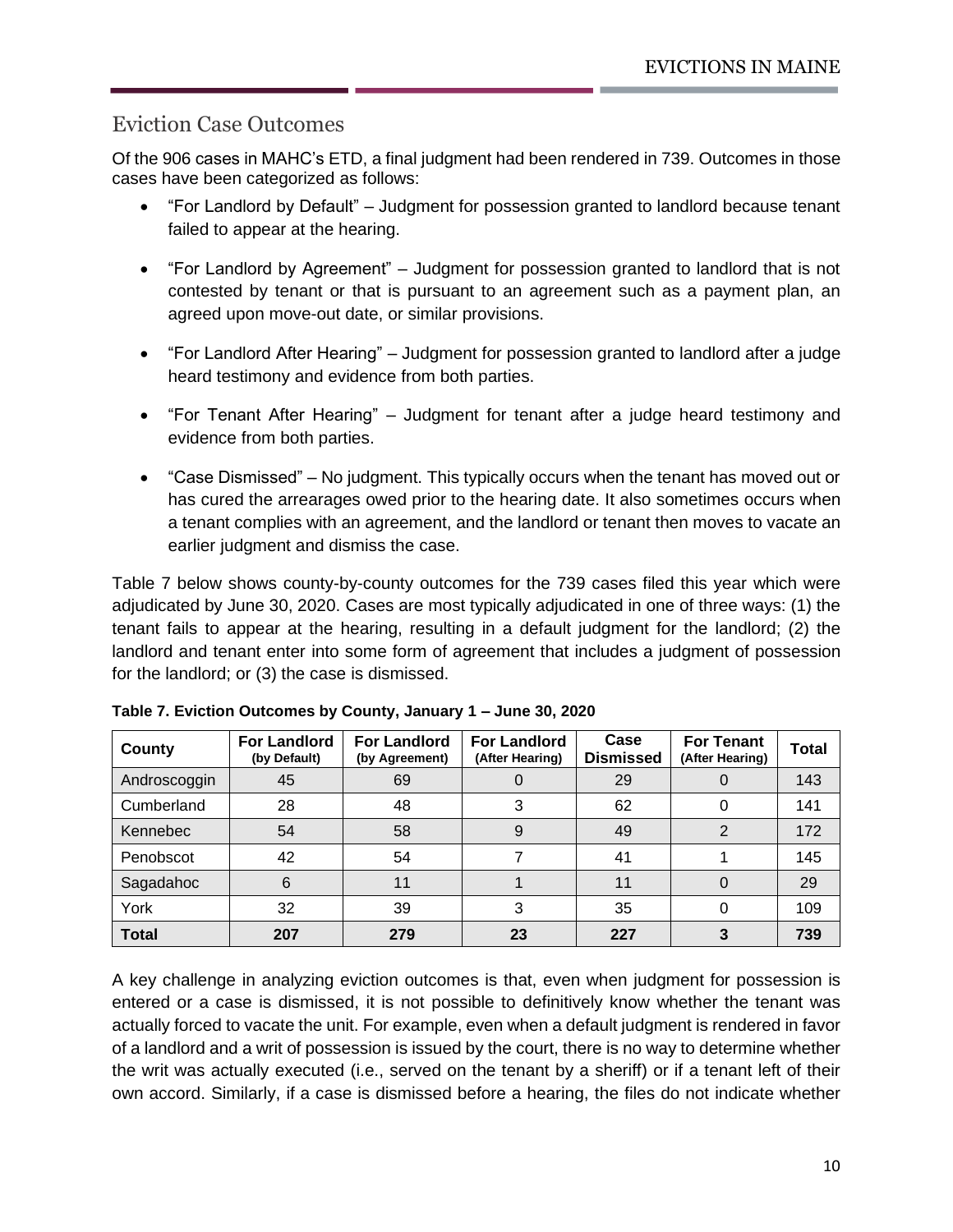that happened because the tenant paid the rent that was owed, the tenant vacated in order to avoid going to court, or for some other reason. However, the final judgment is useful in indicating whether a tenant's rental history will carry with it an eviction judgment. Judgments for the landlord by default, for the landlord by agreement, and for the landlord after hearing all leave an eviction judgment on a tenant's record – a highly consequential outcome that can reverberate negatively for renter households for many years to come.

As shown below, 69% of the cases filed in the first half of 2020 resulted in an eviction judgment. Regardless of the underlying reasons for the filing, any eviction judgment can have highly adverse implications for a renter household's ability to secure a home in the future. Even if a case is dismissed, the mere fact of an eviction filing jeopardizes a tenant's ability to secure housing in the future because that information is public and often gathered by tenant screening companies and sold to landlords.



**Figures 5 and 6. Eviction Outcomes, Rate of Eviction Judgments, Jan 1 – Jun 30**

### <span id="page-12-0"></span>Legal Representation & Its Impact

Studies across the United States have shown that a key predictor of outcomes in eviction cases is whether the tenant has legal representation.<sup>9</sup> MAHC was able to determine representation status for both parties in 780 of the 906 cases in the database, representing all cases in which a final judgment had been rendered, as well as cases that had at least one hearing, but were continued subject to ongoing negotiations between parties. Figure 7 below shows the percentage of landlords in each county who were represented at eviction proceedings, compared to the percentage of tenants who were represented. While there is a stark disparity between rates of landlord and tenant representation in every county, some counties, such as Cumberland and York, have higher rates of tenant representation. This is likely due to the larger presence of Pine Tree Legal Assistance (PTLA) attorneys in courthouses in those counties. Of the 149 cases in which tenants were represented in eviction proceedings, 136 were represented by PTLA.

<sup>9</sup> See e.g. Heidi Schultheis and Caitlin Rooney, A Right to Counsel Is a Right to a Fighting Chance, Center for American Progress (Oct. 2, 2019),

https://www.americanprogress.org/issues/poverty/reports/2019/10/02/475263/right-counsel-right-fighting-chance.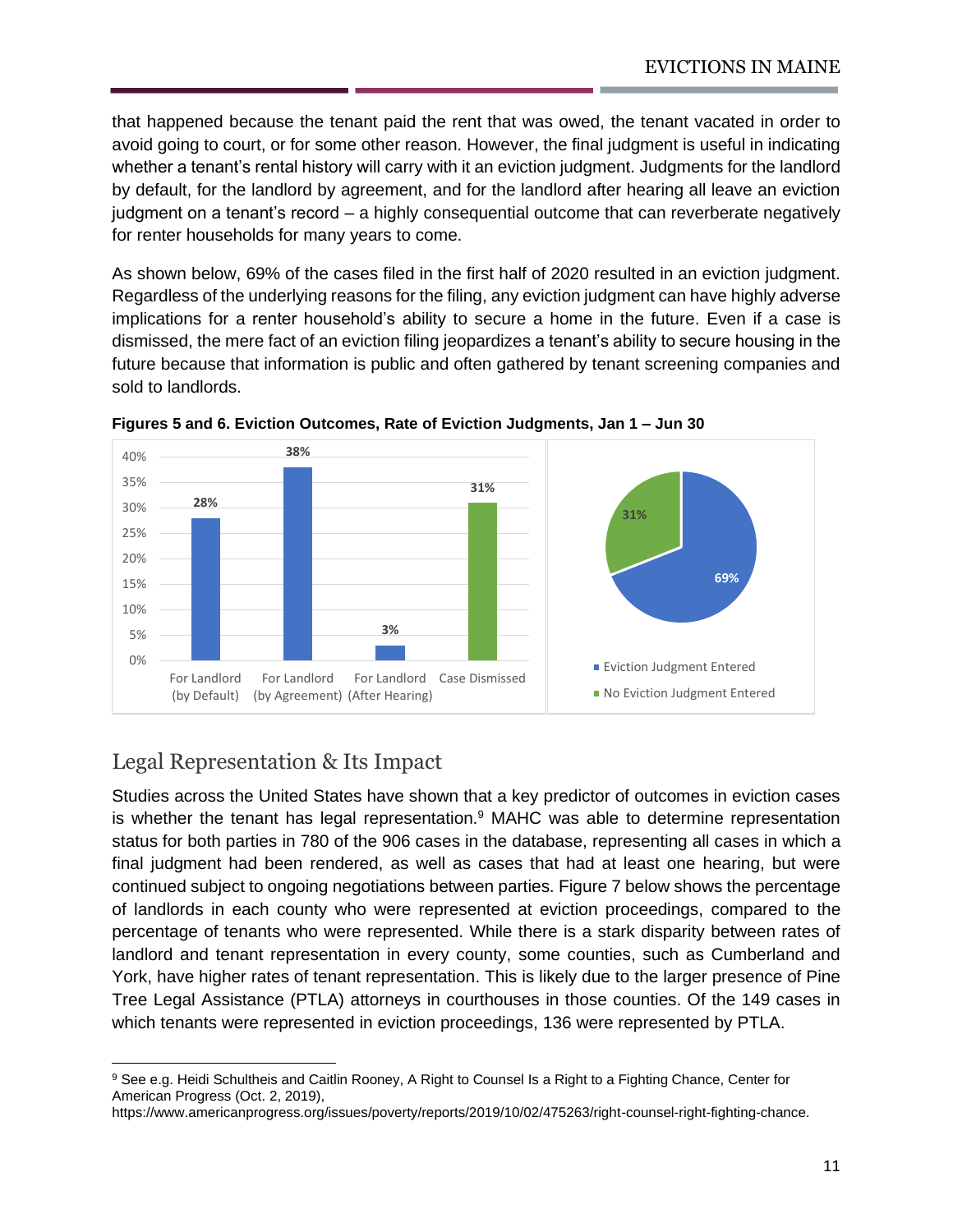

**Figure 7. Landlord vs. Tenant Legal Representation in Eviction Cases**

As shown in Figure 8 below, analysis of how tenant representation correlates with case outcomes suggests that tenants with an attorney were significantly more likely to avoid an eviction judgment than those who lacked representation.



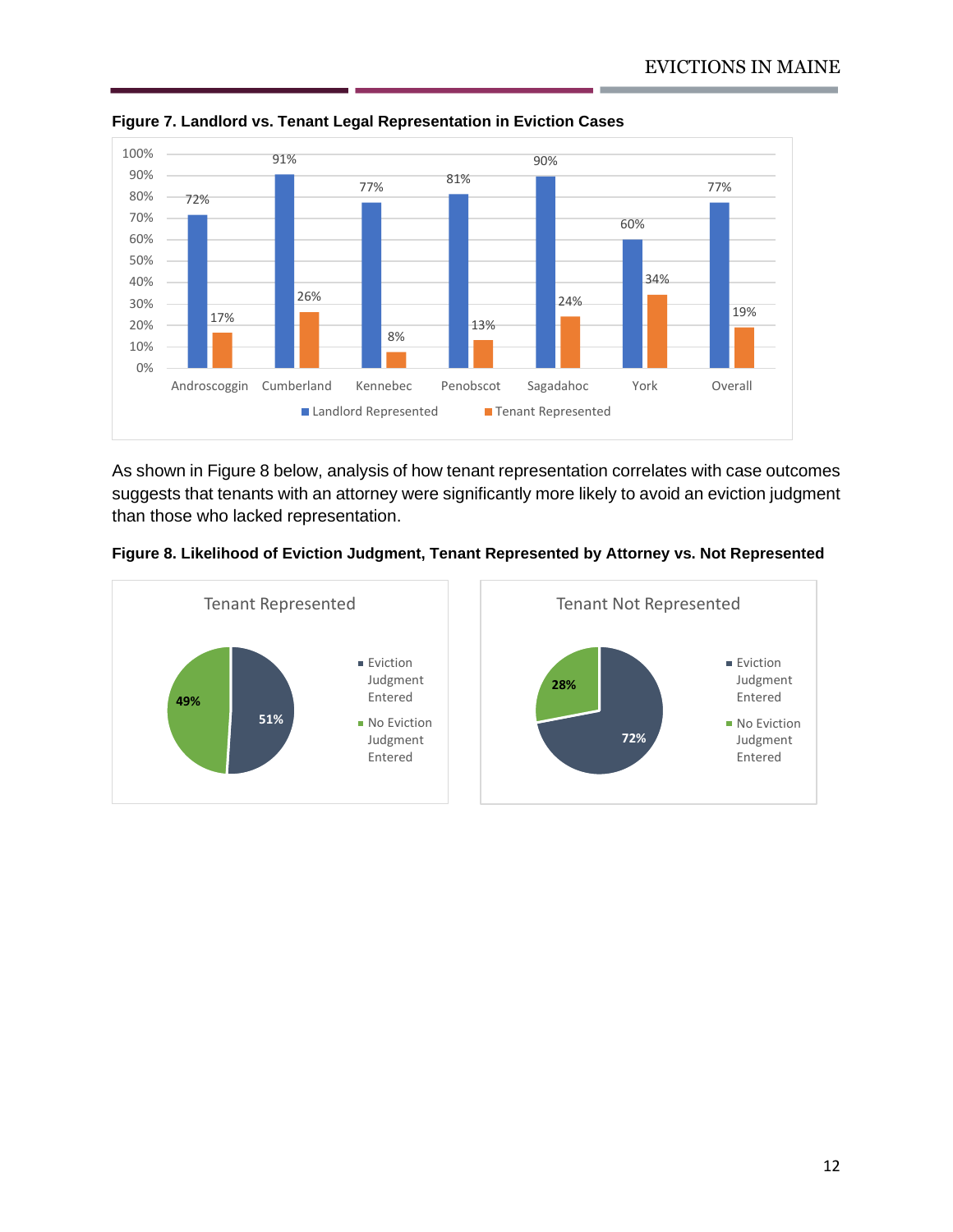## CHALLENGES WITH EVICTION DATA

<span id="page-14-0"></span>Despite increased attention on evictions in recent years, researchers and policymakers still struggle to understand many of the causes, costs, and consequences of the eviction crisis due to significant challenges in gathering eviction data. While court records of eviction filings offer the most reliable source of data on eviction filings and judgments, they fail to capture the many evictions that occur outside of a courtroom, including illegal "self-help" evictions that skirt the judicial process and forced moves that occur after a Notice to Quit is delivered but before a case is ever filed. Further, even when court records can be accessed, there are many questions that the data does not answer, including how eviction rates vary by race, ethnicity, gender, familial status, and disability, and whether evicted renters have a housing subsidy, a prior eviction judgment on their record, or other risk factors, such as a job loss. Finally, inconsistency surrounding the type of information that is included in an eviction file can make the data difficult to aggregate across cases and compare against other jurisdictions and states.<sup>10</sup>

Below, we identify some of the data challenges MAHC faced in its efforts to create a Maine ETD and discuss its implications for the analyses provided in the previous section.

#### Number of Eviction Filings

Beyond failing to capture informal evictions that occur outside the court system as described above, there are several factors related to Maine's paper-based court record system that presented challenges to capturing all of the eviction filings that occurred between January-June 2020 at the 13 district courts MAHC visited. First, FED cases, which include residential evictions, commercial evictions, and evictions of personal property, are part of a larger filing category known as "Special Actions," which also include Recovery of Personal Property Cases, and creditordebtor Money Judgments. For this reason, when all eviction cases are requested, court clerks must skim through all Special Actions files in order to pull the FED cases, leaving the chance for a small number of eviction cases to be overlooked and left out of the file pull. Thus, the number of eviction filings recorded may slightly understate the total number of filings that actually occurred in a given timeframe.

A second challenge presented by Maine's paper-based court records system is that eviction cases in which a final decision has not yet been rendered may get filed separately or occasionally may not appear in the Special Action files. At several courthouses, we were told that cases that had not yet been heard or in which a final judgment had not yet been rendered were likely scattered across various clerks' desks or may be awaiting action from the judge. While these cases will eventually appear in the database once a final judgment has been rendered, this delay may lead to an undercounting of the number of eviction filings pending at any given time. MAHC is working with the Maine Judicial Branch to see whether this problem can be resolved.

 $10$  For a more detailed discussion regarding challenges with gathering and analyzing eviction data, see Emily Peiffer, Robust Eviction Data Can Keep Cities from "Designing Policy in the Dark," Housing Matters (Aug. 15, 2018), [https://housingmatters.urban.org/feature/robust-eviction-data-can-keep-cities-designing-policy-dark.](https://housingmatters.urban.org/feature/robust-eviction-data-can-keep-cities-designing-policy-dark)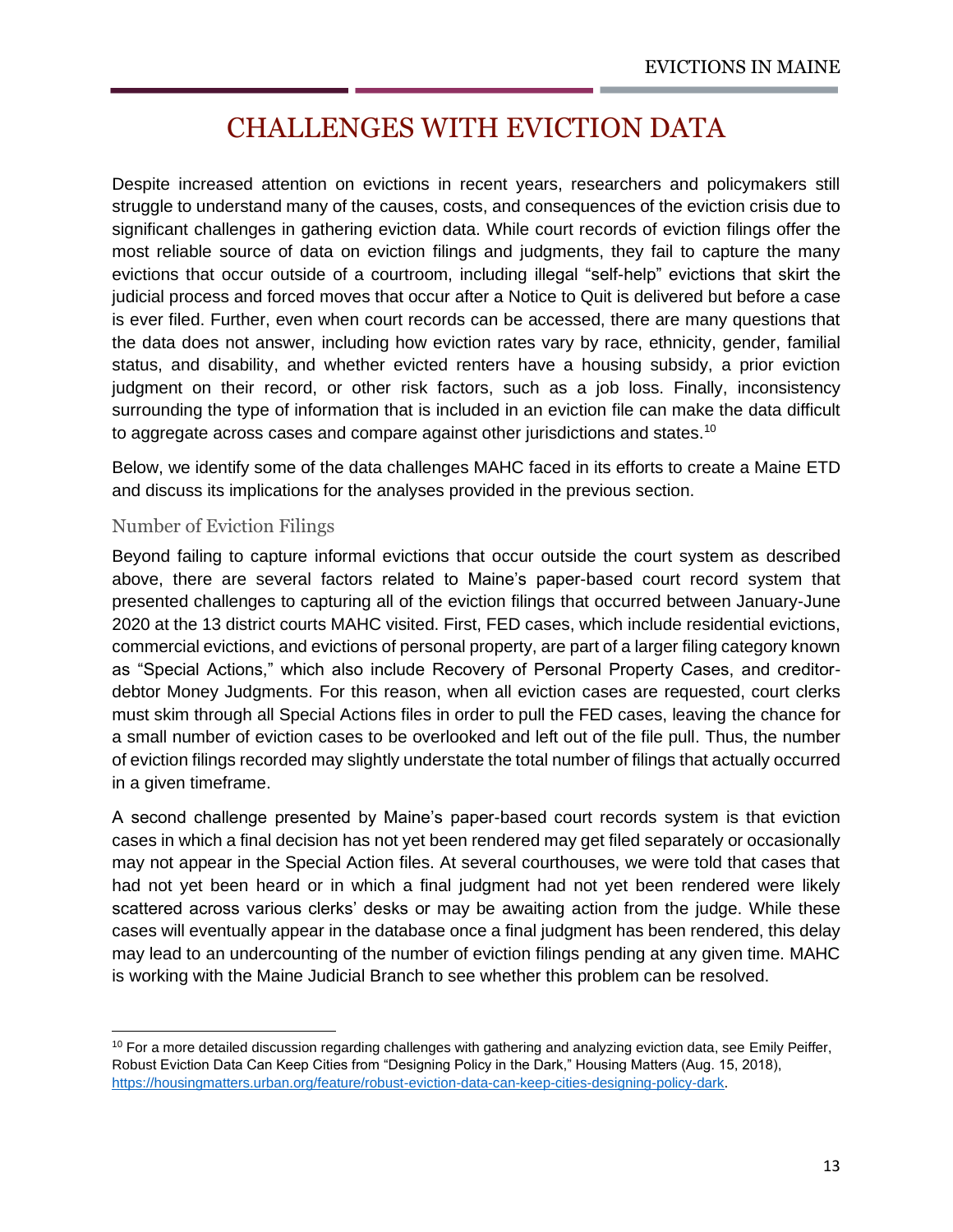Finally, recording the month in which an eviction complaint is filed can be challenging due to differences between the date that the complaint arrives at the court and the date that the court records the eviction, as indicated by a purple stamp on the Complaint Sheet. While the date that the complaint arrives at the court is likely most useful to policymakers and researchers, the court's recording and file numbering system seems to be organized according to the date at which the case is scheduled for its first hearing. For example, at many courthouses, complaints delivered to the court after the last hearing date in the month of January may all get recorded on the day or two preceding the next hearing date in February, when the cases will be heard. These discrepancies pose more significant challenges when trying to ascertain the number of cases filed before and after the COVID-19-related court closures beginning on March 15.

#### Reason Cited for Eviction Action

Discerning the reason for an eviction based on a notice to quit or complaint poses several challenges due to inconsistencies in the information included in eviction filings. While some attorneys directly state the reason for the eviction in the complaint, others simply provide that the tenant has refused to vacate the premises after the date indicated by the notice to quit. In this case, MAHC looked to the notice to quit and/or the agreement of the parties to try to determine the reason for the eviction filing. However, there was also variation regarding whether either of these documents were included in the case file.

Further, it is possible that the reason for the eviction stated or implied in the case file is not the true reason for the eviction, but rather is part of a strategy geared toward a desired outcome. For example, a landlord who wishes to evict a tenant for nonpayment may instead provide notice for a "no fault" eviction if they believe the tenant is likely to raise defenses regarding the condition of the property as justification for nonpayment.

#### Arrearages Claimed in Nonpayment Actions

Similar to the challenges in determining the reason for an eviction action, there were also discrepancies regarding whether case files included information on arrearages and, if they did, the format in which it was provided. For example, while some cases indicated arrearages as a dollar amount, others indicated a number of weeks or months that a tenant was behind on rent. In some cases, the monthly rent owed was provided, which allowed MAHC to convert dollars to months or months to dollars in order to create additional bases for analysis across cases; however, such conversions may have slightly overstated or understated arrearages in cases where arrearages encompassed nonpayment of rent plus nonpayment of additional costs such as late fees, utility charges or parking charges.

Additionally, a significant challenge in collecting data on arrearages is the dynamic nature of arrearages throughout the progression of the eviction process. While MAHC was primarily interested in the arrearages owed at the time the landlord filed the complaint, in many cases we were only able to capture arrearage information at the time the notice to quit was delivered, which is typically 1-2 weeks before the complaint is filed, or at the time the parties entered into an agreement, which typically occurs 1-2 weeks after the complaint is filed (on the date of the hearing). While the arrearages owed may remain stagnant between these dates, it is possible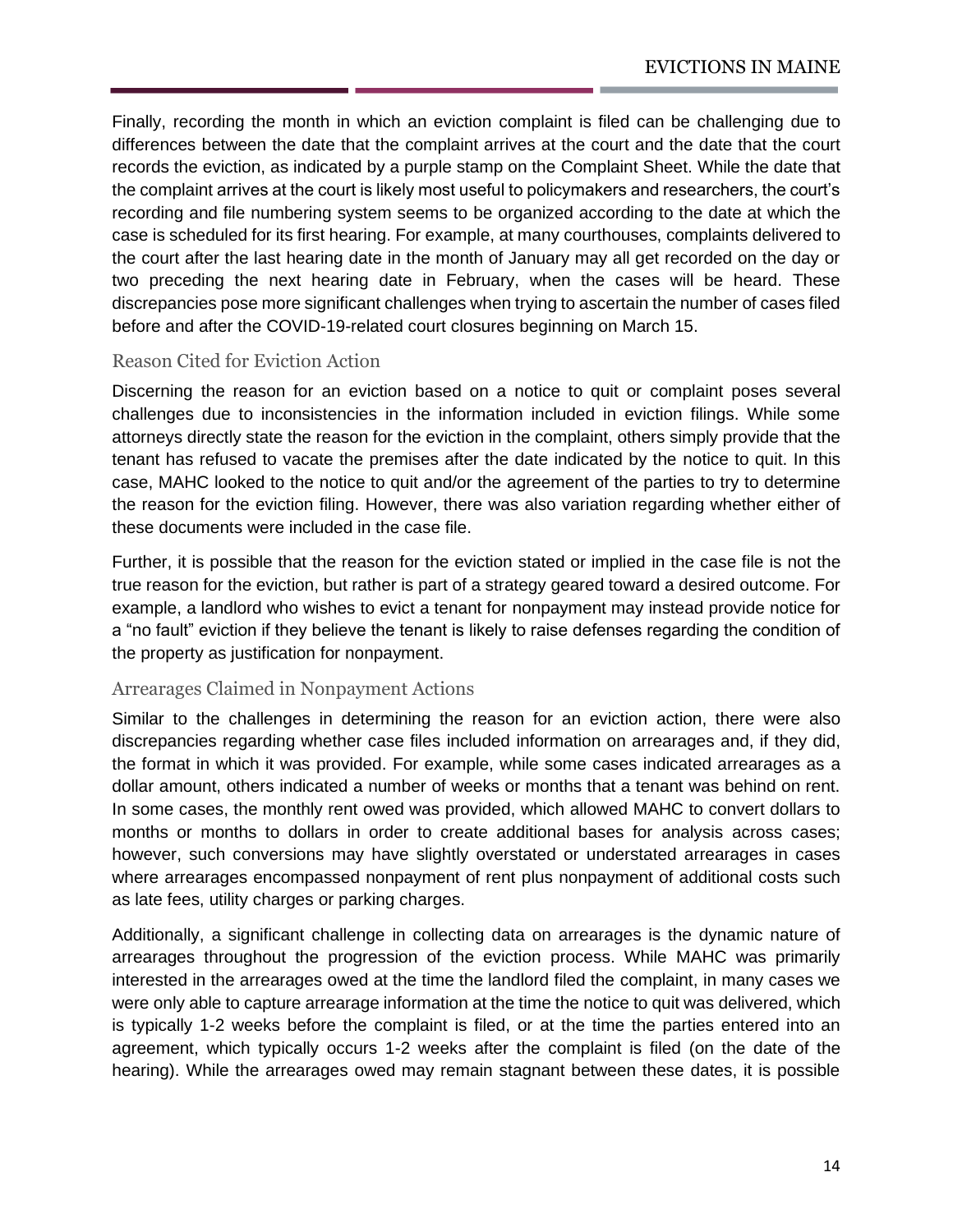that they would have increased (in the event another month's rent deadline passed), or decreased (in the event that the tenant partially cured by paying a portion of the arrearage) in the interim.

#### Eviction Case Outcomes

While court records indicate the final judgment that was rendered in an eviction case, they often fail to provide information regarding whether the tenant actually retained or lost possession of their home. For example, while the majority of cases result in a judgment entered for the landlord, only a portion of such case files show that a writ of possession was ever issued. On one hand, the absence of a writ of possession may indicate that the tenant paid the rent soon after the judgment was entered and the landlord chose not to request a writ of possession, allowing the tenant to remain. On the other hand, it may mean that the tenant vacated soon after the judgment was entered, eliminating the need for the landlord to request a writ. Similarly, when the landlord and tenant enter into an agreement allowing the tenant to remain in their home subject to the performance of certain payment or other obligations, such agreements often provide that a writ of possession will issue in the normal course but will not be executed (i.e. enforced) unless the tenant fails to perform, eliminating the need for any future court action in order to evict the tenant. Such agreements sometimes remain in effect for up to a year, allowing the landlord to request/execute a writ of possession for a late rental payment in the future even after the arrearages at the time of the hearing had been cured.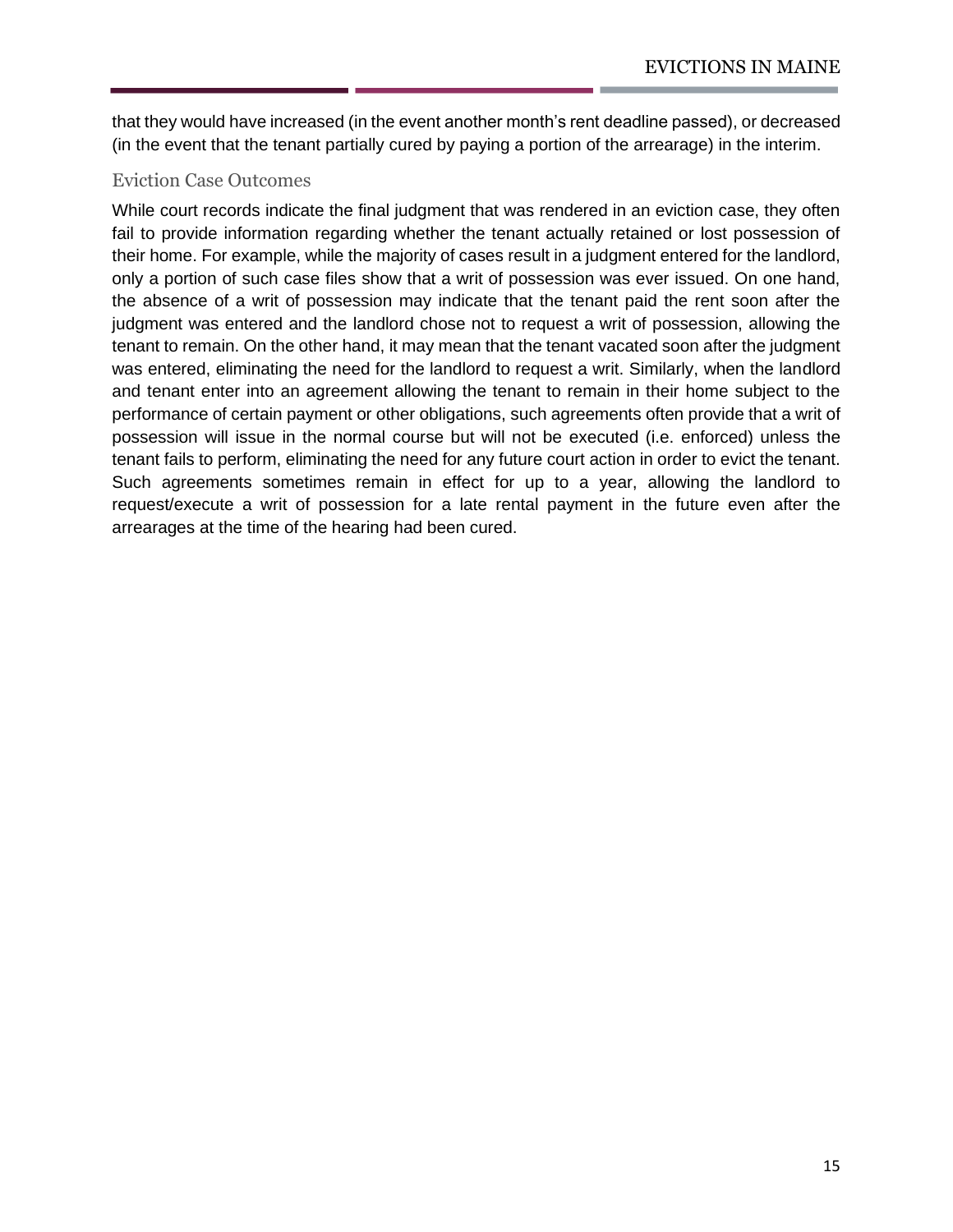## WHERE WE GO FROM HERE

<span id="page-17-0"></span>This report is intended to provide an overview of the status of evictions in Maine during a time of great uncertainty and housing instability as local, state and federal governments work to contain the COVID-19 virus and its economic fallout. The pandemic has both highlighted and exacerbated the affordable housing crisis in Maine. If low and moderate income renters continue to face extended economic uncertainty and loss of earned income, the state may confront a troubling wave of evictions as soon as the federal eviction moratorium is lifted. Such an eviction crisis, left unaddressed, could result in severe harm to tenants, landlords and Maine communities on a mass scale.

The data presented in this report provides a baseline for analysis of the eviction crisis across the state going forward. MAHC will continue to gather eviction data on a monthly basis from at least eight courthouses around the state: Lewiston, Portland, Bangor, Biddeford, Augusta, Waterville, Springvale, and West Bath. Recent history suggests that roughly three-quarters of the state's eviction actions are filed in those eight courts. If new resources become available, the database will be expanded to include each of Maine's 29 district courts in all of Maine's 16 counties.

Updated eviction data will be reported out on a regular basis in the unpredictable months ahead, to help inform state and federal policymakers about Mainers' housing security and aid decisionmaking on needed interventions. At the same time, MAHC will continue to conduct monthly interviews with roughly 75 working renter households across the state to better understand how they are navigating the pandemic and keeping up with their rent obligations (the most recent summary of those interviews is attached as Appendix D). It is our hope that the narratives offered through those interviews will provide a window into the level of eviction risk being experienced by Maine renters, and an indication of the likelihood that the state's court system will encounter the spike in eviction filings that many are predicting. Housing displacement of any kind poses enormous risks to the health, safety and security of Maine people; we hope this data will be useful in preventing such an outcome wherever possible.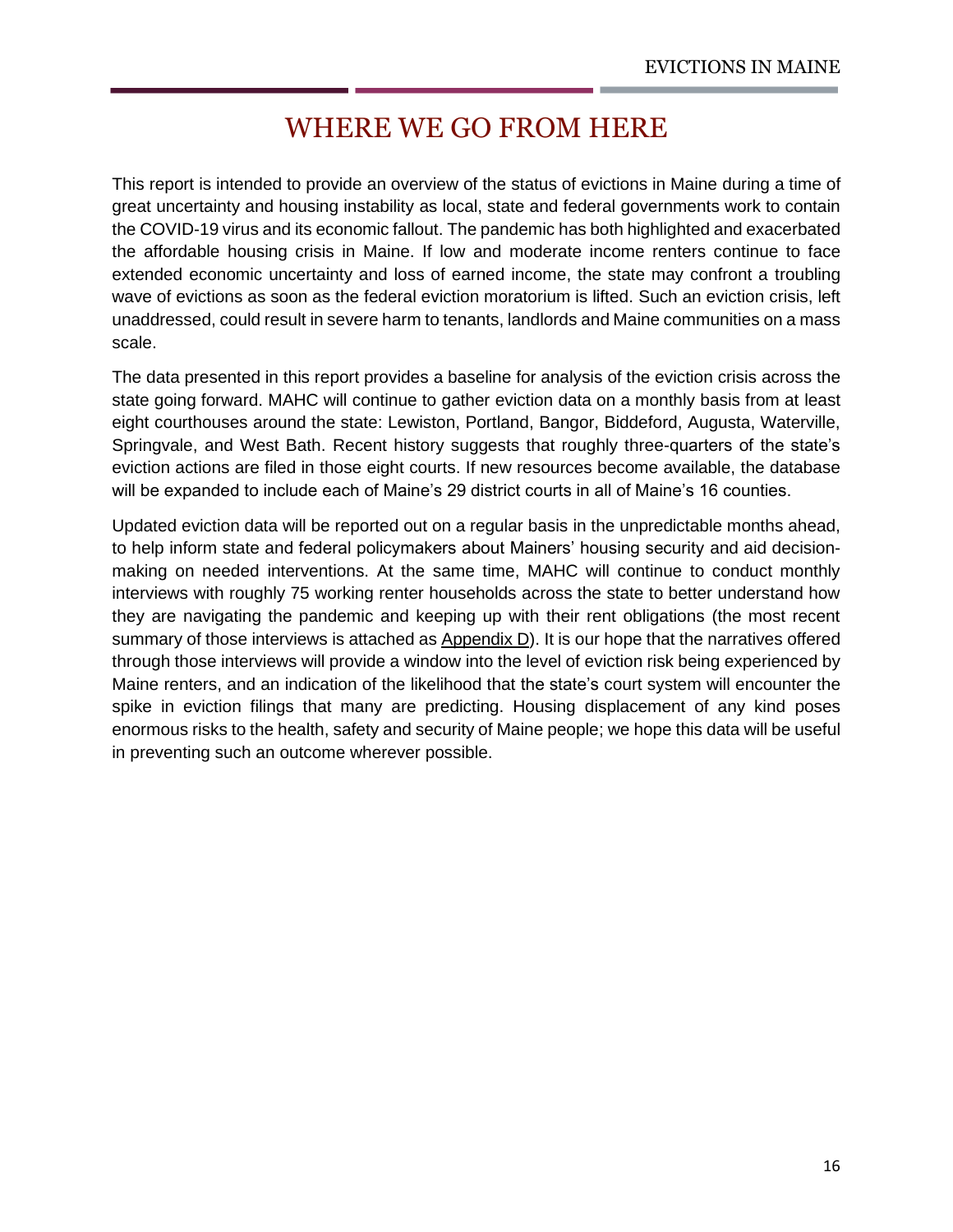÷

<span id="page-18-0"></span>APPENDICES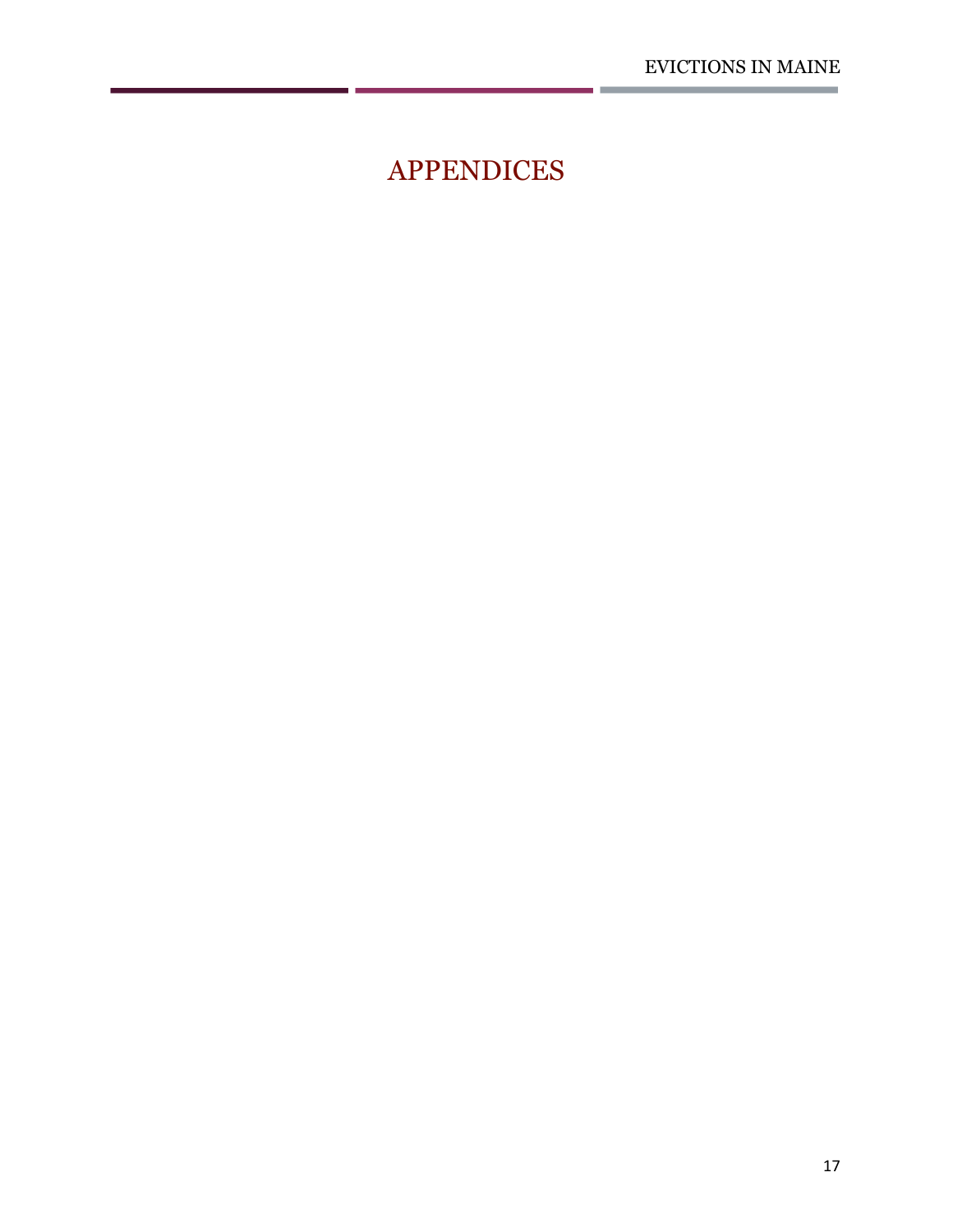### <span id="page-19-0"></span>APPENDIX A. AN OVERVIEW OF THE EVICTION PROCESS IN MAINE

Understanding the way that the eviction process plays out in Maine provides useful context for the data and analysis presented in this report. Below is an overview of that process, highlighting in bold the legal documents which MAHC reviewed to collect the data points listed in Appendix B.

Nearly all residential eviction filings in Maine concern one of two types of rental agreements: (1) leases, in which the landlord and tenant enter into a signed contractual agreement, and (2) tenancies at will, a rental agreement that exists without a lease. While there are many similarities between the eviction process in both types of landlord-tenant relationships, the rights of tenants with leases are generally governed by the terms of the lease whereas the rights of tenants at will are governed primarily by Maine statute.<sup>11</sup> The below summary indicates where these differences arise.

#### Notice to Quit

The eviction process begins with a landlord delivering a **Notice to Quit** to the tenant, indicating a date by which the tenant must vacate the apartment and notifying the tenant of their right to contest the termination of the tenancy in court.

#### *Leaseholds*

Tenants may be evicted for breaching the terms of a lease. The notice provisions required to evict a tenant with a lease are as set forth in the lease, except that leases which do not contain explicit provisions for termination or a notice to quit are nonetheless subject to the same 7-day and 30 day notice requirements for tenants at will (as described below).<sup>12</sup>

#### *Tenancies at Will*

Notices to Quit for tenants at will typically take one of two forms: (1) a 7-day notice of termination "for cause", which may be issued to tenants for any of the reasons enumerated in 14 M.R.S. §  $6002(1)$ <sup>13</sup> or (2) a 30-day notice of termination, which may be issued at any time and without reason. Although a 7-day notice for the nonpayment of rent must indicate that the notice will be voided in the case that the tenant pays the full amount of rent due before the notice's expiration, landlords have the option to issue a 7-day and 30-day notice simultaneously, meaning that payment will delay but not prevent the landlord's ability to file an eviction complaint.

#### Complaint

Provided that the tenant has not vacated the premises or cured all outstanding arrearages by the date of expiration indicated on the Notice to Quit, the next step in the process is for the landlord to file an **FED Summons and Complaint** in the Maine District Court with jurisdiction over the

<sup>11</sup> Landlord-tenant issues for residential landlords and tenants are covered by 14 M.R.S. §§6001-6016.

 $12$  While most leases do not provide the landlord with rights to issue a "no fault" Notice to Quit prior to the end of the lease term, landlords may issue a "no fault" notice of nonrenewal, indicating that they do not intend to renew the tenant's lease at the end of its term.

 $13$  Reasons that a landlord may issue a 7-day Notice to Quit to a tenant at will include: (1) the tenant is 7 days or more in arrears of rental payments; (2) causing substantial damage to the premises; (3) causing the premises to become unfit for human habitation; (4) causing a nuisance on the premises, including threats or perpetration of violence to others; and (5) changing the door locks while refusing to give the landlord a duplicate key.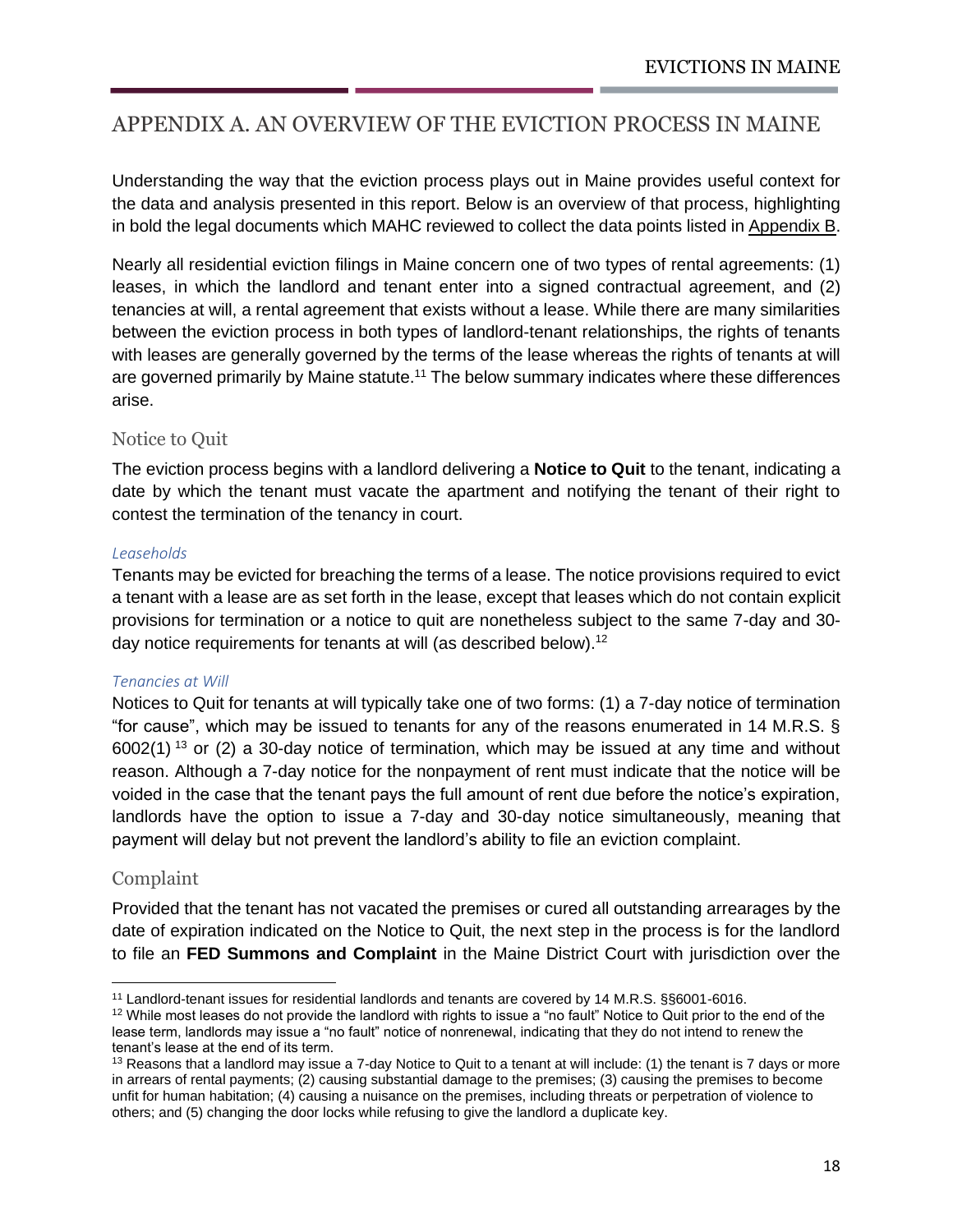municipality in which the property is located. Similar to other types of civil actions, the Complaint must be served upon the tenant; however, unlike other types of civil actions, in the case that the landlord is unable to locate the tenant after three good faith attempts, the landlord may fulfill their service requirements by leaving a copy of the notice at the property and mailing a copy to the tenant's last known address. The Summons and Complaint will indicate the date on which the tenant must appear in court in order to contest the termination of tenancy.

While most tenants who intend to contest the Complaint or mediate an agreement with their landlord will wait until the day of the hearing to do so, others may reach an agreement beforehand or simply vacate the unit, eliminating the need to go to court. In these cases, the landlord will often dismiss the suit prior to the date of the hearing or appear at the hearing to dismiss the suit or present a signed agreement between the parties.

#### **Hearing**

Following proof of service on the tenant, the court will add the case to an upcoming FED hearing docket. Although the process by which district courts schedule eviction hearings vary, most Maine courts hold FED hearings every other week.

In the case that the tenant fails to appear at the eviction hearing, a judgment is immediately entered for the landlord "by default" if the landlord is able to demonstrate proper service of the summons and complaint upon the tenant. However, when the tenant appears at the hearing, parties are encouraged to negotiate an agreement that may be presented to the judge, which sometimes involves a formal mediation process led by a court-appointed mediator, but more often includes the parties (and possibly their attorneys) negotiating informally outside of the courtroom. Parties who are able to reach an agreement will then present the **Terms of Agreement<sup>14</sup>** (often in writing) to the judge, which may result in the entry of a final judgment "by agreement" or may require a continuance to a future court date. Provisions typically seen in agreements include: (1) dates by which the tenant agrees to vacate, which often provides extra time to find a new place to live before the date on which the tenant would otherwise be forced to move; (2) dates by which the tenant will agree to make certain rental payments in order to avoid eviction; or (3) some combination thereof, often with provisions that the judgment will be vacated or the suit dismissed if the tenant complies with all provisions of the agreement, or that the landlord will be entitled to an expedited issuance of a writ of possession in the case that the tenant defaults on their obligations under the agreement.

Parties that fail to reach an agreement appear before the judge for a trial, at which time they may make arguments and present evidence, often including lease agreements, proof of payment or nonpayment of rent, claims regarding neglect or mistreatment of the property, or arguments regarding whether the landlord followed proper due process procedures and maintained the property in violation of the warranty of habitability. The normal rules of court and court rules of evidence apply to these trials.

The judge will record the final judgment on a **Judgment Sheet.**

<sup>&</sup>lt;sup>14</sup> Formally drafted "Terms of Agreement" between parties are often titled "Stipulation for Docket Entry."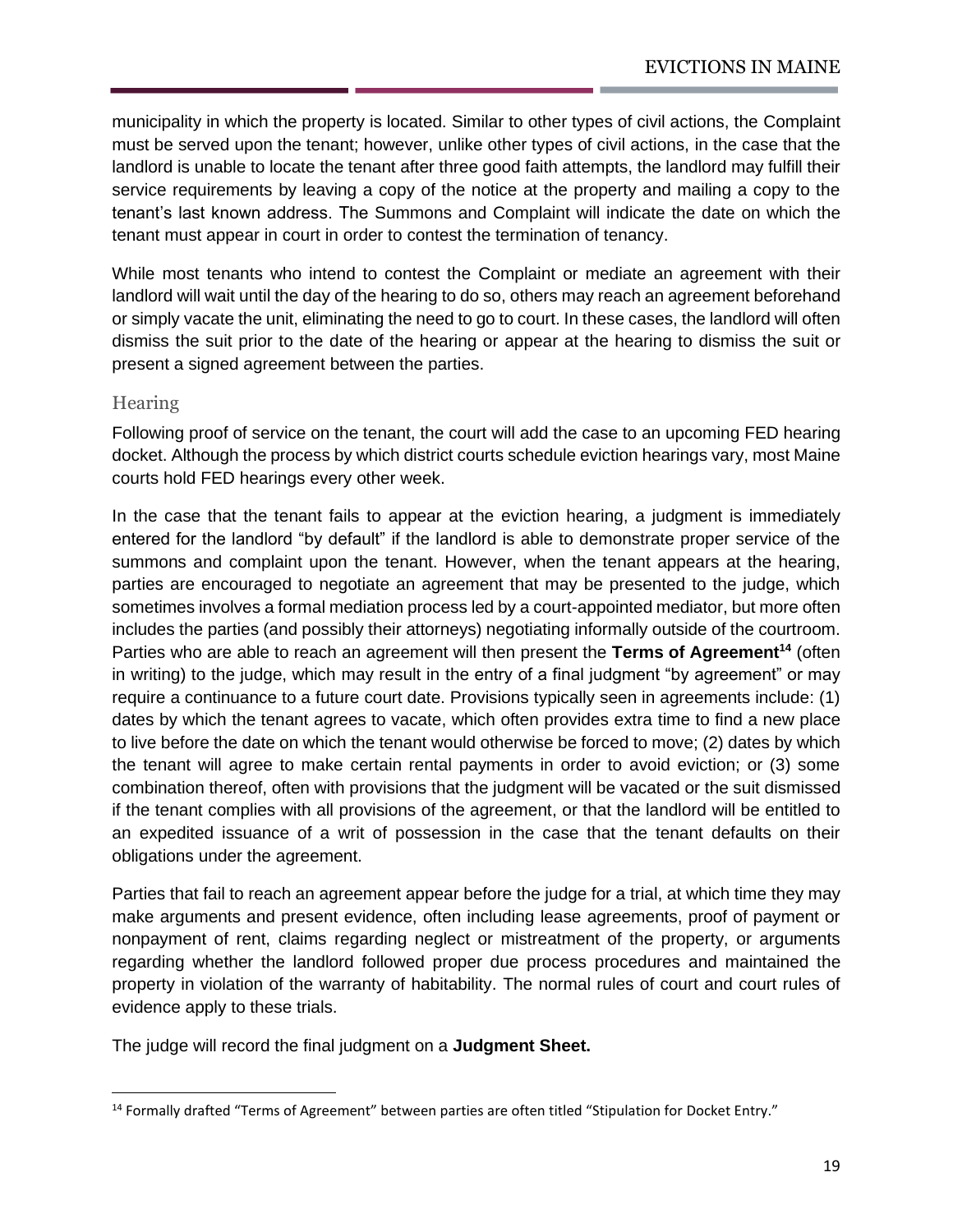#### Writ of Possession

If the final judgment is entered in favor of the landlord, the next step in the process is for the landlord to request a **Writ of Possession**, which they may obtain 7 days following the date of the final judgment (if an agreement between the parties did not provide otherwise). An exception to this is for tenants-at-will, whose tenancy will be reinstated if they pay to the landlord all rent due and any filing fees and service of process fees actually paid by the landlord before the writ of possession issues. Once a writ of possession is obtained, it may immediately be served on the tenant by a county sheriff and informs the tenant that they have 48 hours to move out of the property with all of their belongings. If the tenant does not vacate within that time frame, the tenant can be considered a trespasser and the landlord may dispose of the tenant's property as set forth at 14 M.R.S. §6013. This law requires that landlords provide the tenant with a 7-day notice that contains a list of the property remaining in the rental unit. If the tenant claims the property within 7 days after the notice is sent, the landlord must release the property to the tenant and may not condition doing so on payment of any fee or other amount that may be owed to the landlord by the tenant.

For more information on Maine's eviction process, see "Rights of Tenants in Maine" prepared by Pine Tree Legal Assistance: [https://ptla.org/sites/default/files/tenants.pdf.](https://ptla.org/sites/default/files/tenants.pdf)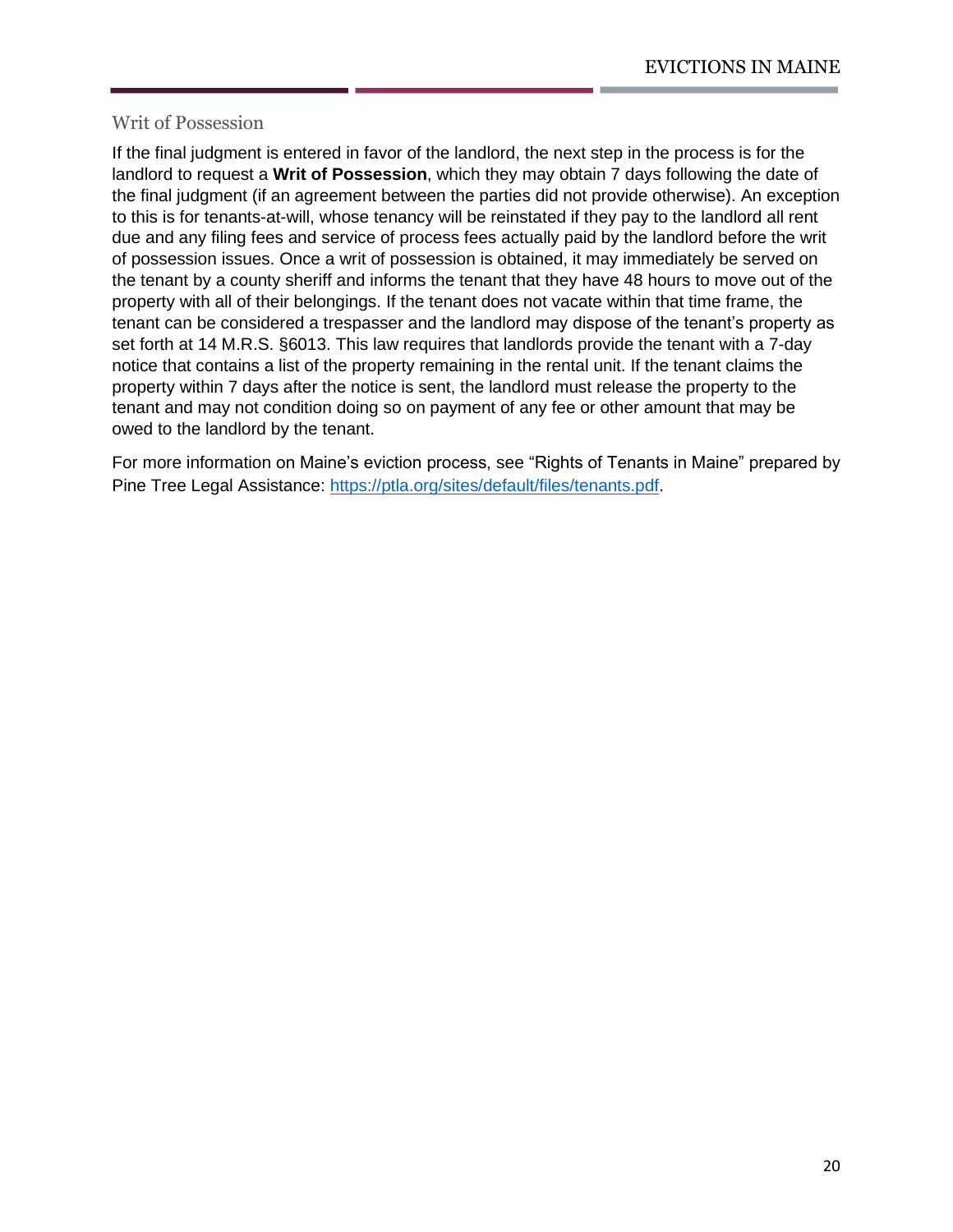## <span id="page-22-0"></span>APPENDIX B. DATA POINTS COLLECTED IN EVICTION TRACKING DATABASE

Below is a list of the data points MAHC collected from the case files reviewed. For additional context regarding the sources of each data point, see the overview of the eviction process provided in Appendix A.

| <b>Data Point</b>                 | <b>Categories/Description of Data Point</b>                                                                                            | Source(s)                                                                                                                       |  |  |
|-----------------------------------|----------------------------------------------------------------------------------------------------------------------------------------|---------------------------------------------------------------------------------------------------------------------------------|--|--|
| Parties                           | Names of landlord/tenant(s)                                                                                                            | Complaint                                                                                                                       |  |  |
| Address                           | Address of rental property/unit                                                                                                        | Complaint                                                                                                                       |  |  |
| Date Notice to Quit               | Date of service (in-person or at property if<br>3rd attempt)                                                                           | Notice to Quit or Complaint                                                                                                     |  |  |
| Date of Complaint                 | Date court records complaint (which may<br>be different than date signed/delivered)                                                    | Court stamp on Complaint                                                                                                        |  |  |
| <b>Reason for Eviction</b>        | (1) Nonpayment<br>(2) Other - "For Cause"<br>(3) No Fault<br>(4) Not Indicated                                                         | Complaint, Notice to Quit, and/or Terms<br>of Agreement                                                                         |  |  |
| Rent                              | Dollar amount owed by tenant to landlord<br>monthly/weekly                                                                             | Complaint, Notice to Quit, and/or Terms<br>of Agreement; Lease (if included)                                                    |  |  |
| <b>Arrears Claimed</b>            | Outstanding balance alleged by landlord                                                                                                | Complaint, Notice to Quit, and/or Terms<br>of Agreement                                                                         |  |  |
| Hearing Date(s)                   |                                                                                                                                        | Court Summons; Separate Judgment<br>Sheet for each hearing date                                                                 |  |  |
| Landlord/Tenant<br>Appearance     | Whether each party or their attorney<br>appeared at Court on date indicated in<br>Summons                                              | Judgment Sheet(s)                                                                                                               |  |  |
| Landlord/Tenant<br>Representation | Whether each party had legal<br>representation                                                                                         | <b>Complaint or Terms of Agreement</b><br>(landlord); Notice of Entry of Appearance<br>or Terms of Agreement (tenant)           |  |  |
| Judgment Entered                  | (1) For Landlord by Default<br>(2) For Landlord by Agreement<br>(3) For Landlord After Hearing<br>(4) For Tenant<br>(5) Case Dismissed | Judgment Sheet                                                                                                                  |  |  |
| Terms of Agreement                | If judgment by agreement, brief<br>description of terms                                                                                | Judgment Sheet, Court Alternative<br>Dispute Resolution mediation agreement,<br>or Stipulation of Agreement for docket<br>entry |  |  |
| Date Judgment<br>Entered          |                                                                                                                                        | Date on final judgment sheet or date<br>judge granted motion to dismiss                                                         |  |  |
| Writ Issuance                     | Whether writ of possession was<br>requested/issued                                                                                     | Writ of Possession sheet                                                                                                        |  |  |
| Date of Writ (if<br>applicable)   | Date on which writ was issued                                                                                                          | Writ of Possession sheet                                                                                                        |  |  |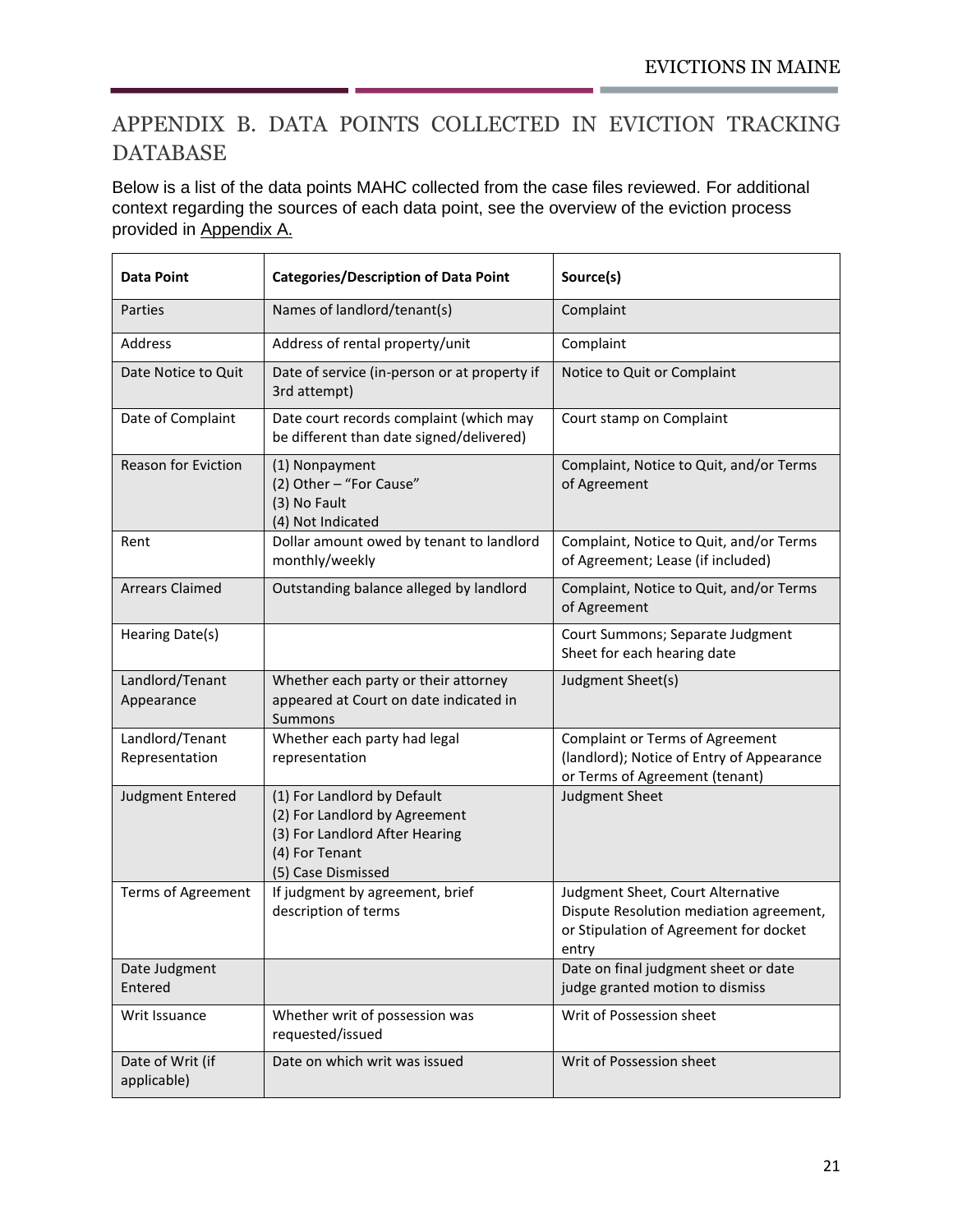### <span id="page-23-0"></span>APPENDIX C. SUMMARY OF COVID-RELATED EVICTION PROTECTION ACTIONS

Numerous actions have been taken at the state and federal level to protect Maine renters from eviction during the COVID-19 pandemic, and those actions have had the effect of limiting the number of eviction cases filed after March 15, 2020. These actions include court process changes, eviction moratoria, and rental assistance.

#### State of Maine Judicial Branch

On March 13, 2020, the Maine Supreme Judicial Court issued an Emergency Order suspending eviction proceedings in an effort to reduce the spread of the coronavirus. That action was followed by a series of additional judicial branch orders establishing a process for hearing only those eviction cases involving "urgent and compelling reasons" and, eventually, as of August 3, 2020, the resumption of proceedings for all types of eviction cases in Maine. While this series of actions did not prohibit landlords from filing eviction complaints, it did bar the vast majority of such filings from progressing to the hearing stage of the eviction process.

#### State of Maine Executive Branch

On April 16, 2020, Maine Governor Janet Mills issued Executive Order (EO) 40 FY 19/20, which prevented the execution of eviction orders that were issued prior to the court's suspension of eviction hearings in March. EO 40 also protected tenants from unauthorized evictions and extended certain notice to quit periods for tenants-at-will who were unable to pay their rent due to COVID-19.

Executive Order 5 FY 20/21, issued by Governor Mills on July 30, 2020, repealed and replaced EO 40. EO 5 allowed evictions to proceed, but it continued to protect tenants from unauthorized evictions and further extended notice to quit periods for tenants-at-will.

Additionally, Governor Mills allocated both state funding and federal CARES Act and CDBG-CV dollars for rent relief to households unable to pay their rent due to the impacts of COVID-19. To date more than 15,000 Maine households have received or applied for such relief, but limited funding remains.

#### Federal Legislative Branch

The CARES Act was passed by Congress and signed into law by the President on March 27, 2020. That legislation included an array of new resources to help Americans navigate the pandemic, as well as a temporary moratorium on eviction in federally assisted housing and in homes with federally-backed mortgages. The CARES Act moratorium expired on July 24, 2020, allowing landlords of covered properties to start filing eviction complaints again, provided they give tenants 30 days' notice.

The U.S. House of Representatives passed the HEROES Act on May 15, 2020, which included \$100 billion in additional rental assistance resources. As of this writing, however, the Senate has failed to take similar action. Emergency rental assistance is critically needed to help protect renters from falling off a financial cliff and to ensure the continued viability of our country's essential affordable housing infrastructure.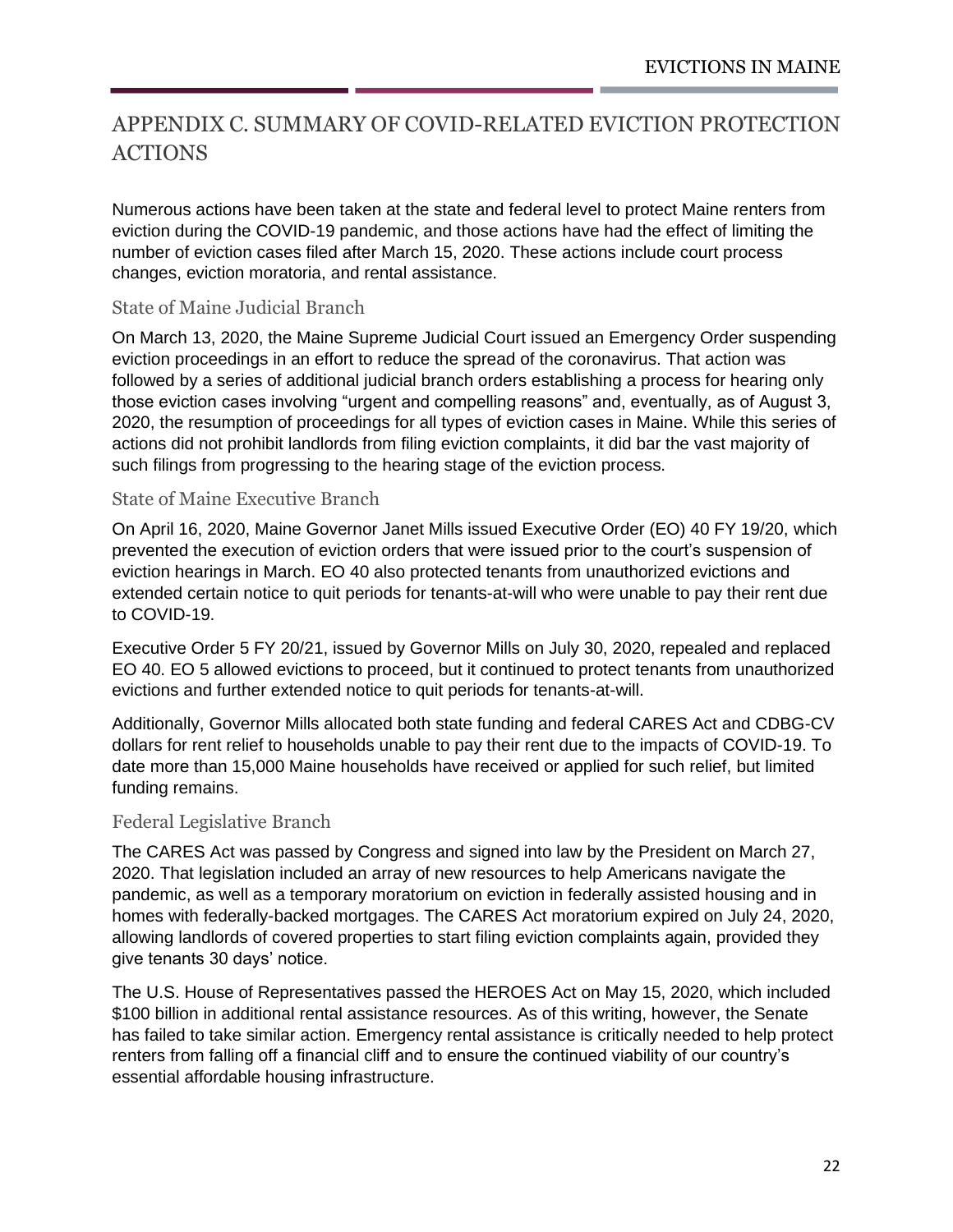Federal Executive Branch

On September 4, 2020, the federal Centers for Disease Control and Prevention issued a broad national moratorium on eviction for nonpayment of rent through December 31, 2020 as long as the tenant provides the property owner with a signed declaration of eligibility. Details and information about renter and landlord rights and responsibilities under the CDC moratorium can be found at [https://nlihc.org/national-eviction-moratorium.](https://nlihc.org/national-eviction-moratorium) The CDC order and tenant declaration is available at [https://www.cdc.gov/coronavirus/2019-ncov/covid-eviction-declaration.html.](https://www.cdc.gov/coronavirus/2019-ncov/covid-eviction-declaration.html)

The federal eviction moratorium provides needed relief for struggling renters. However, because it was not coupled with rental assistance, it merely postpones evictions. When the moratorium expires on December 31, 2020, any accumulated back rent will be due, plus interest and late fees, and renters unable to pay will once again be at risk of losing their home. In the meantime, landlords who rely on rental income to maintain and operate their properties will increasingly struggle to pay their own bills.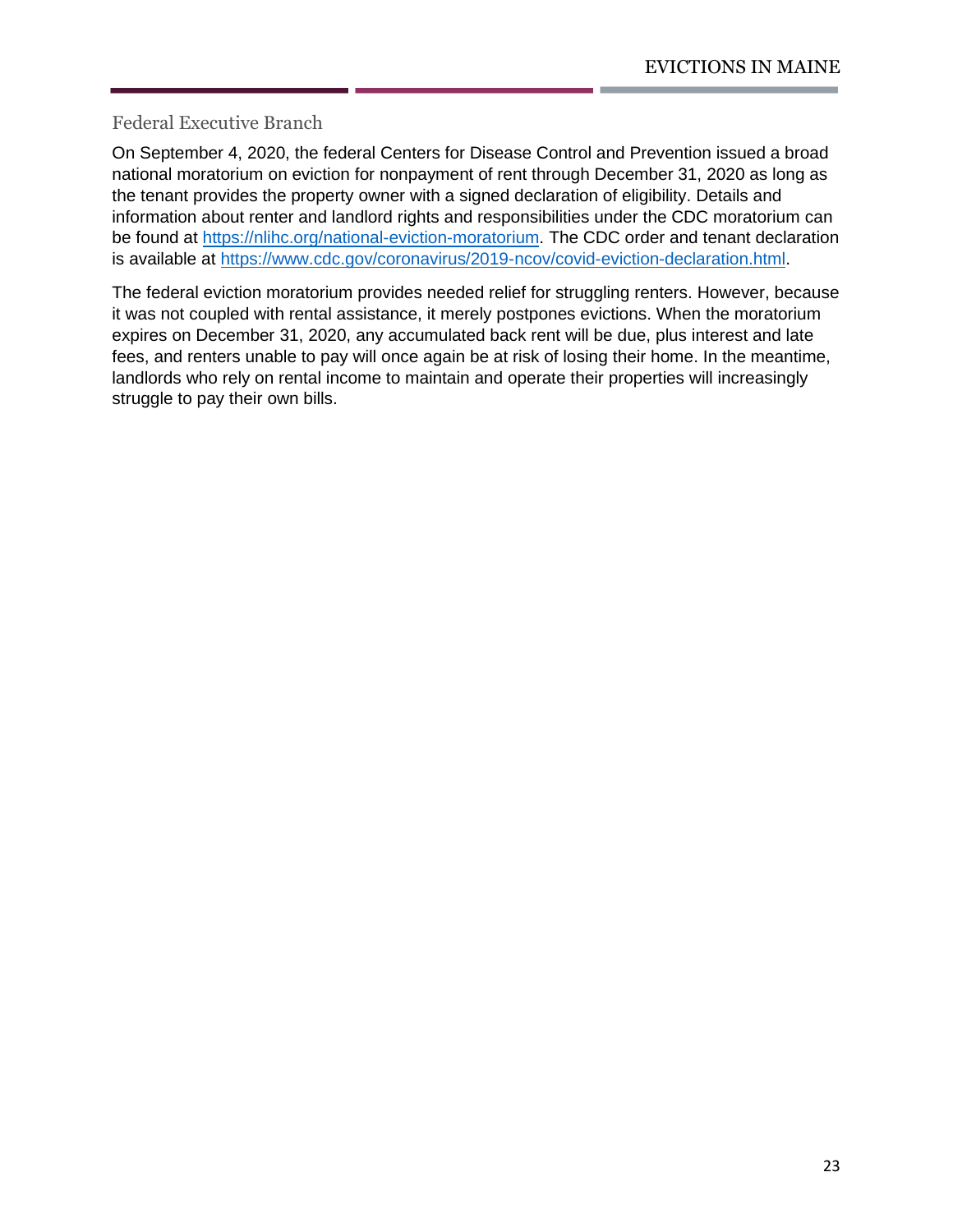## <span id="page-25-0"></span>APPENDIX D. SUMMARY OF AUGUST 2020 INTERVIEWS WITH AT-RISK RENTER HOUSEHOLDS

#### BACKGROUND AND PROJECT OVERVIEW

The Maine Affordable Housing Coalition has launched a year-long project to better understand how working, low income renter households are navigating the current public health and economic crises. While tenants in Maine and throughout the country have thus far managed to pay their rent with more success than many observers predicted, landlord rent receipt data alone does not shed light on *how* tenants are paying their rent, whether paying the rent is creating other problems for the household, and how family members are faring more generally as they look to the uncertain months ahead.

The project involves in-depth phone interviews with more than 75 low-income tenant households in Maine who rely, in full or in part, on earned income in order to pay their monthly rent. The interviews are being undertaken with each such household once per month for a year, in order to gain a more robust understanding of the challenges that families are facing – information which cannot be discerned through high-level data points. The interviews will also offer policy makers and the public a window into emerging issues that could potentially be addressed before they develop into full-fledged, widespread crises.

The interviews conducted in August came against the backdrop of a major crossroads in the state and federal responses to the pandemic and the economic crisis it has engendered. Onetime stimulus payments had generally been spent, while resources such as enhanced unemployment benefits, which many low-income families have relied on to avoid falling behind on their rent, expired at the end of July. At the same time, Maine courts started scheduling eviction cases again on August 3<sup>rd</sup>, and the labor market remains highly uncertain in both the short and medium terms. With little clarity about whether Congress will act to provide needed rental assistance, there is widespread concern among renters about the ability to keep up with the rent while also keeping safe from the coronavirus.

#### AUGUST INTERVIEW RESULTS

MAHC conducted interviews with 61 renter households in August, the third month of the project. The overall interviewee cohort will grow to at least 75 households by the end of September. Each of the subject families are working or were working immediately prior to the pandemic lockdown in March, typically earning wages between \$12-\$20 per hour. These 61 working renter households were spread out across 20 different municipalities in Maine: Auburn, Bangor, Bath, Belfast, Biddeford, Corinna, Ellsworth, Fryeburg, Lewiston, Lincoln, Norway, Portland, Saco, Scarborough, Searsport, South Portland, Veazie, Waldoboro, Waterville and Westbrook. The interviews focused on how tenant households have navigated through the month of July and into August, and yielded the following:

• **50% of households reported lower earned income, through reduced hours or job elimination, as a direct result of the pandemic.**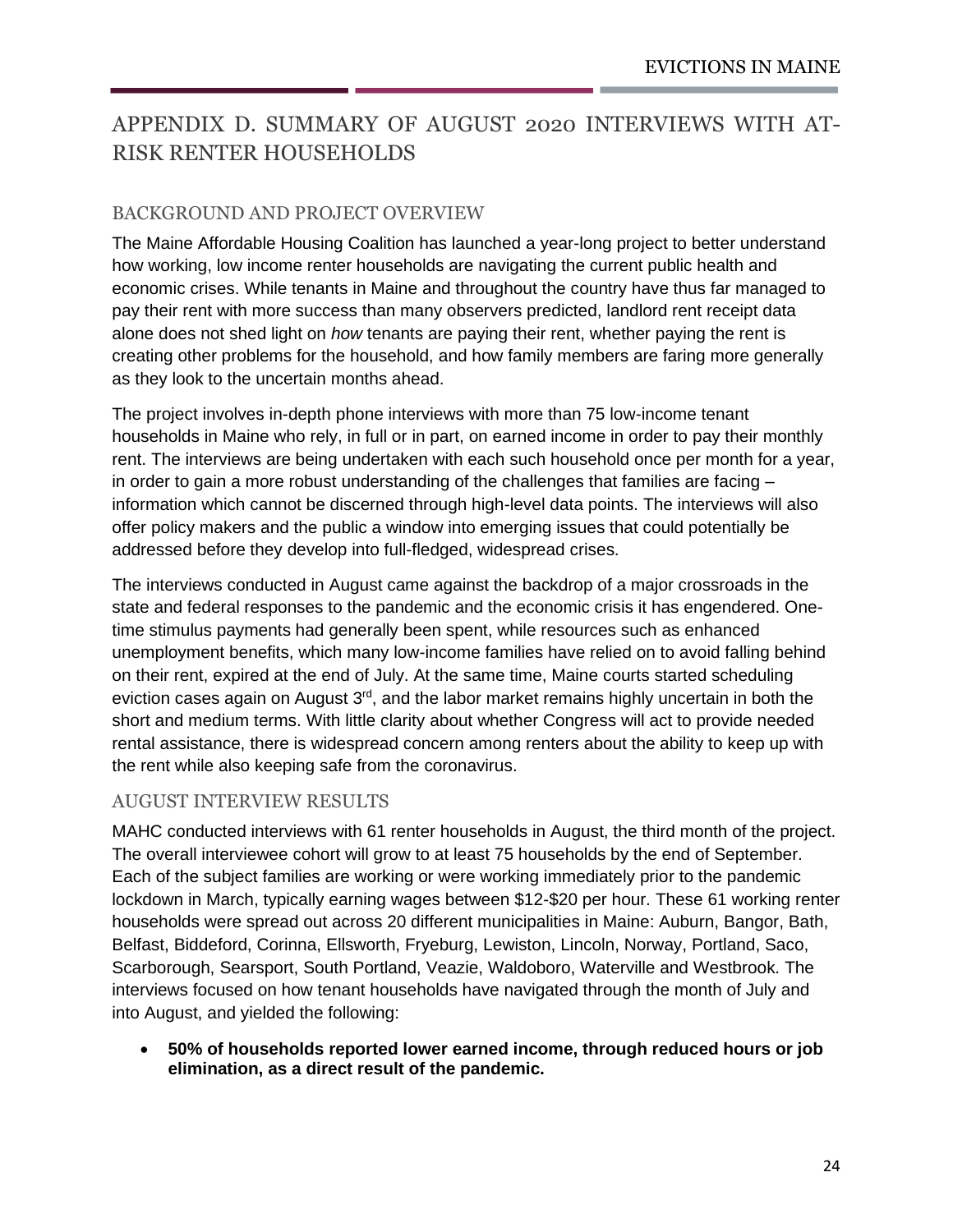• **Despite the widespread income loss, 88% of the households were eventually able to find a way to pay their full July rent.**

- "I paid July in full but for August I've had to make arrangements. I had to borrow money from family."

- "We paid July, but we paid it really late, and I don't know how we will pay August."

- "Everything was paid in full; I tried my best. We didn't want to have that kind of thing over our head. We did the best we could. I can't pay it at the beginning of the month, usually I pay my rent right at the end."

- "I'm literally working as much overtime as I can so I can make sure my rent gets paid. I would be lost without my overtime. I'm lucky I have the overtime. But it's very unusual for my company. I'm worried about what will happen if I go back to my normal hours. I went 32 days working without a day off, but that's not healthy either. I'm doing just enough to make sure my rent gets paid."

• **Tenants paid their July rent by cobbling the money together from an array of sources: remaining earned income (77%), fixed income or General Assistance payments (57%), unemployment benefits (23%), bank loans or credit cards (23%), savings accounts (18%), and loans or gifts from friends and family (21%).** 

- "We rely totally on unemployment. We are going to apply for SNAP. I haven't paid the electric or internet bills yet."

- "The only reason I could pay my July rent was with my savings."

- "I borrowed \$500 from a friend. I've had to skip going to the doctors. I can't afford it with no insurance, and insurance prices being as high as they are. Number one priority is to pay the bills."

- "Sometimes I have to use my savings and my credit cards, because sometimes I don't get enough hours. I have to have overtime to pay my rent, but sometimes I don't get it. I get paid at the end of the month, I have to use my savings and my credit card for things by the beginning of the next month. I try to pick up more shifts. I haven't skipped my bills, but I might only pay half instead of the full amount."

- "My daytime job doesn't know about my nighttime job. I took out an emergency line of credit. I got \$400 in COVID relief rental assistance."

#### • **However, to meet their rent obligations, 25% of interviewees reported that they skipped payment of other bills.**

- "Someone loaned me \$500 for rent for August. We have had a problem using our credit cards. Sometimes we skip our bills, and when we get money we pay."

- "My mom helps me when she can. I get SNAP. My electric bill is past due for sure, I don't even have a clue how past due it is."

- "I have to had rob Peter to pay Paul to make my bills work. I'm using my credit cards for grocery shopping and gas."

- "I've had to skip my electric bill, but I'm juggling it around."